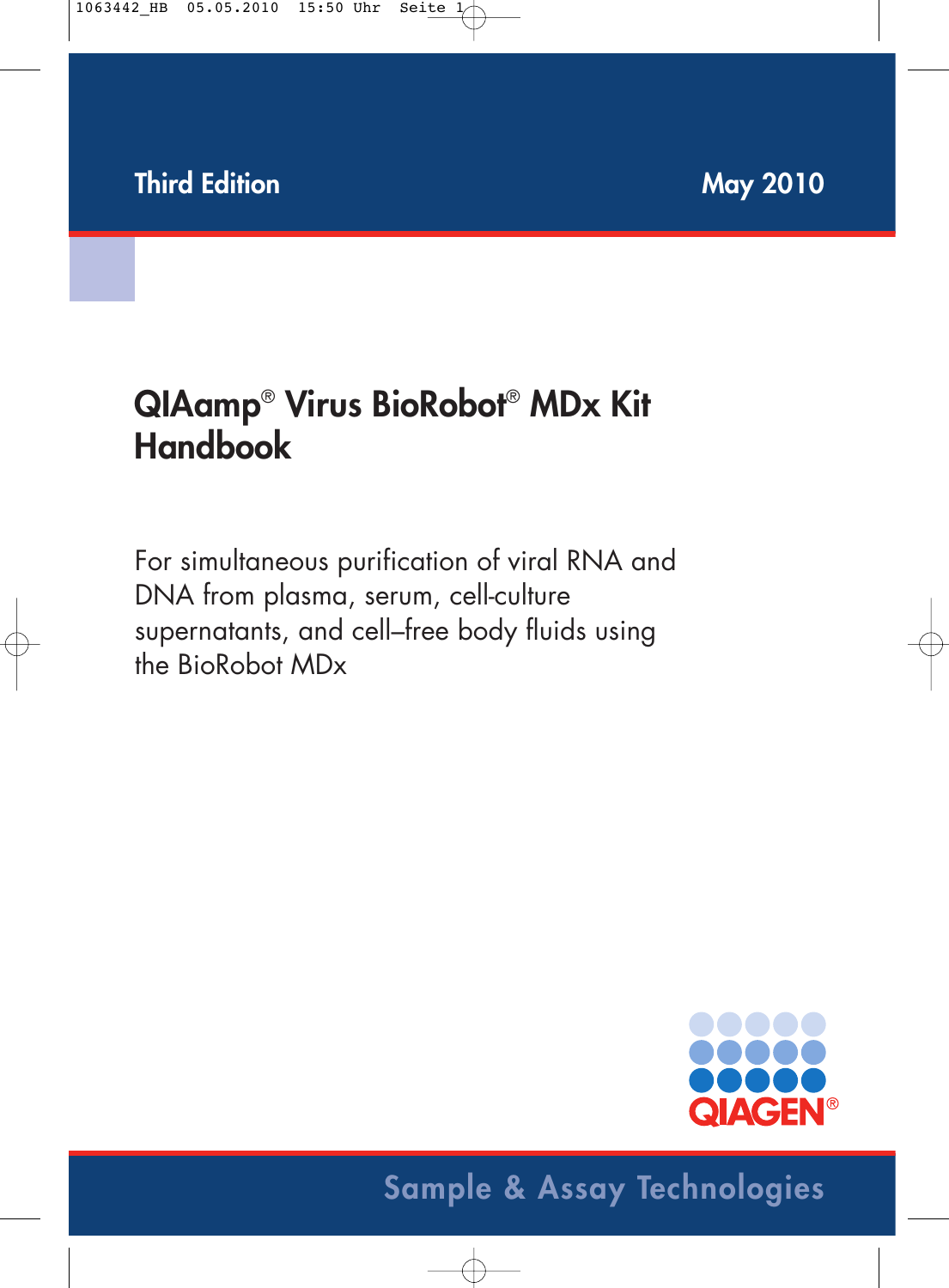Trademarks: QIAGEN®, QIAamp®, artus®, BioRobot® (QIAGEN Group); PAXgene™ (PreAnalytiX GmbH); BD Vacutainer® (Becton, Dickinson and Company); Corex® (Corning, Inc.); CryoTube® (Nalge Nunc International).

The PCR process is covered by the foreign counterparts of U.S. Patents Nos. 4,683,202 and 4,683,195 owned by F. Hoffmann-La Roche Ltd.

© 2002–2010 QIAGEN, all rights reserved.



QIAGEN is a member of the Forest Stewardship Council (FSC). For the production of printed materials, including handbooks, QIAGEN has a policy to select suppliers that comply with FSC standards for printing processes and well-managed forests.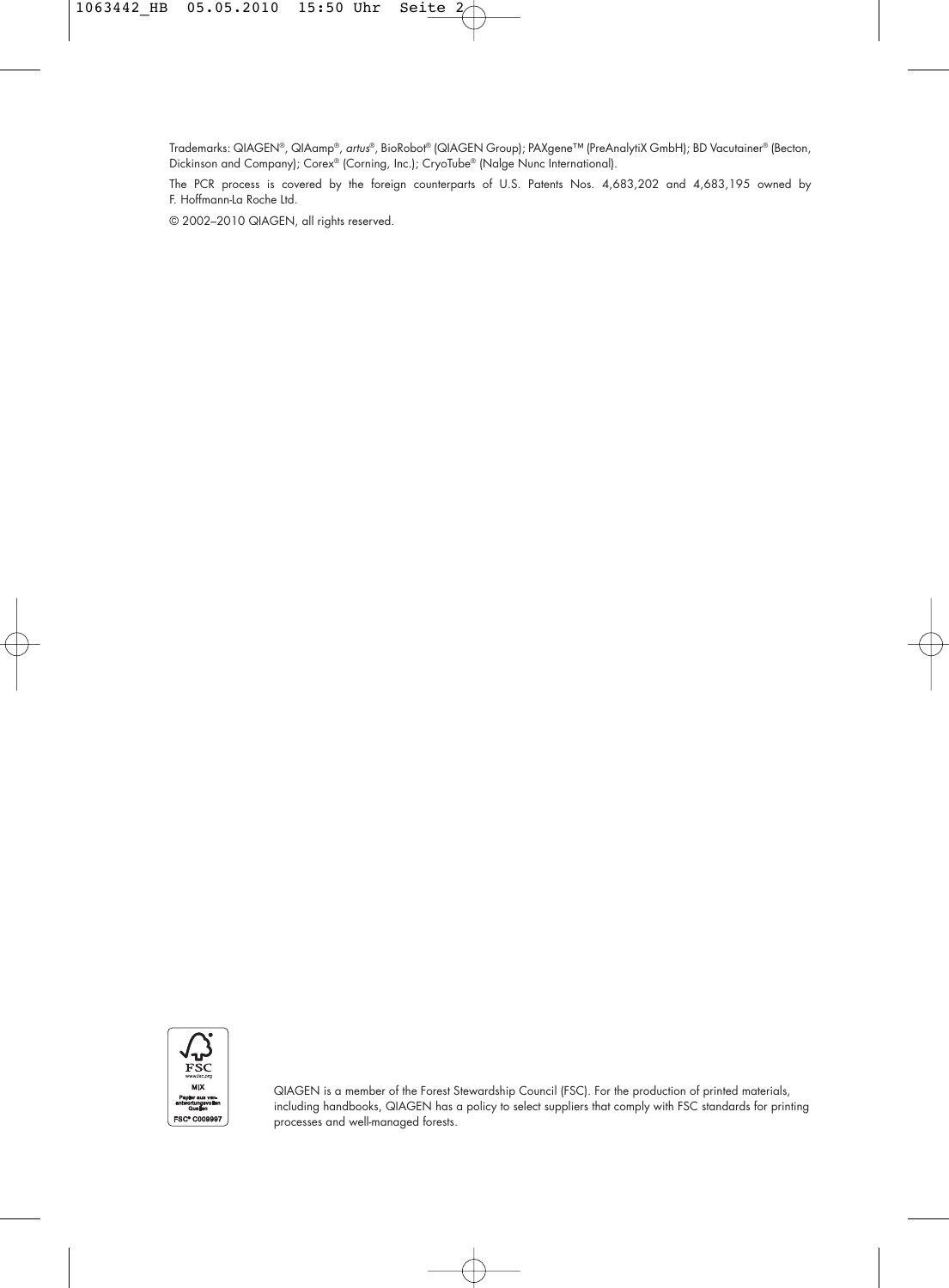## **Contents**

| <b>Kit Contents</b>                                         | 4  |
|-------------------------------------------------------------|----|
| <b>Storage</b>                                              | 5  |
| <b>Product Use Limitations</b>                              | 5  |
| <b>Product Warranty and Satisfaction Guarantee</b>          | 5  |
| <b>Safety Information</b>                                   | 6  |
| <b>Quality Control</b>                                      | 7  |
| <b>Technical Assistance</b>                                 | 7  |
| <b>Introduction</b>                                         | 8  |
| Principle and procedure                                     | 8  |
| Sample volumes using the QIAamp Virus BioRobot MDx protocol | 8  |
| Carrier RNA                                                 | 9  |
| Yield and size of viral nucleic acids                       | 9  |
| <b>Equipment and Reagents to Be Supplied by User</b>        | 11 |
| <b>Important Notes</b>                                      | 12 |
| Preparation of RNA                                          | 12 |
| Sample storage                                              | 12 |
| Preparation of reagents                                     | 12 |
| Preparation of plasticware                                  | 17 |
| Partially using a QIAmp 96 plate                            | 19 |
| Storage of purified nucleic acids                           | 19 |
| Protocol                                                    |    |
| <b>Purification of Viral RNA and DNA</b>                    | 20 |
| <b>Troubleshooting Guide</b>                                | 24 |
| <b>Appendix A: General Considerations</b>                   | 30 |
| Appendix B: Calculating the Amount of Internal Control      | 32 |
| <b>Ordering Information</b>                                 | 35 |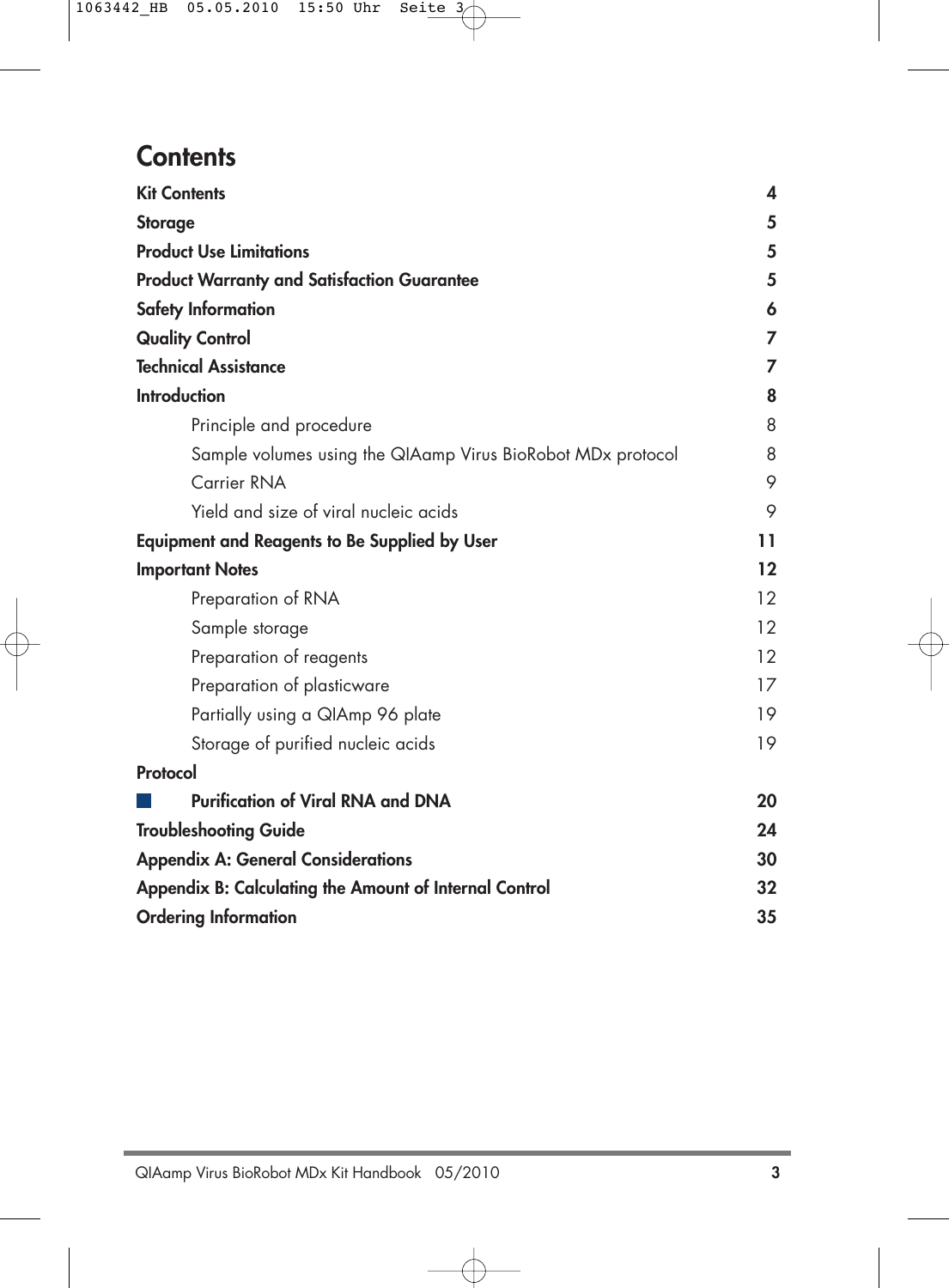## **Kit Contents**

| <b>QIAamp Virus BioRobot MDx Kit</b>                        | (12)                |
|-------------------------------------------------------------|---------------------|
| Catalog no.                                                 | 965652              |
| Number of preps                                             | $12 \times 96$      |
| QIAamp 96 Plates                                            | 12                  |
| S-Blocks                                                    | 12                  |
| <b>Caps for Elution Microtubes</b>                          | $3 \times 50$       |
| <b>Elution Microtubes CL</b>                                | $12 \times 96$      |
| Disposable Troughs                                          | $3 \times 10$       |
| Carrier RNA (red caps)                                      | $12 \times 1350$ µg |
| QIAGEN <sup>®</sup> Protease                                | 12 vials*           |
| Protease Resuspension Buffer                                | $12 \times 6$ m     |
| Buffer Al <sup>t</sup>                                      | $12 \times 33$ ml   |
| Buffer AW2 <sup>‡</sup> (concentrate)                       | $4 \times 127$ ml   |
| 2 ml Tubes containing Buffer AVE <sup>‡</sup> (purple caps) | $108 \times 2$ ml   |
| Top Elute Fluid (orange caps)                               | 48 x 1.48 ml        |
| Tape Pad                                                    | $1 \times 25$       |
| Q-Card <sup>§</sup>                                         |                     |
| Handbook                                                    |                     |

\* Resuspension volume 6 ml.

† Contains a guanidine salt. Not compatible with disinfectants containing bleach. See page 6 for safety information.

‡ Contains sodium azide as a preservative.

§ Do not discard the Q-Card. The information encoded in the bar code on the Q-Card is needed to start a run on the BioRobot MDx.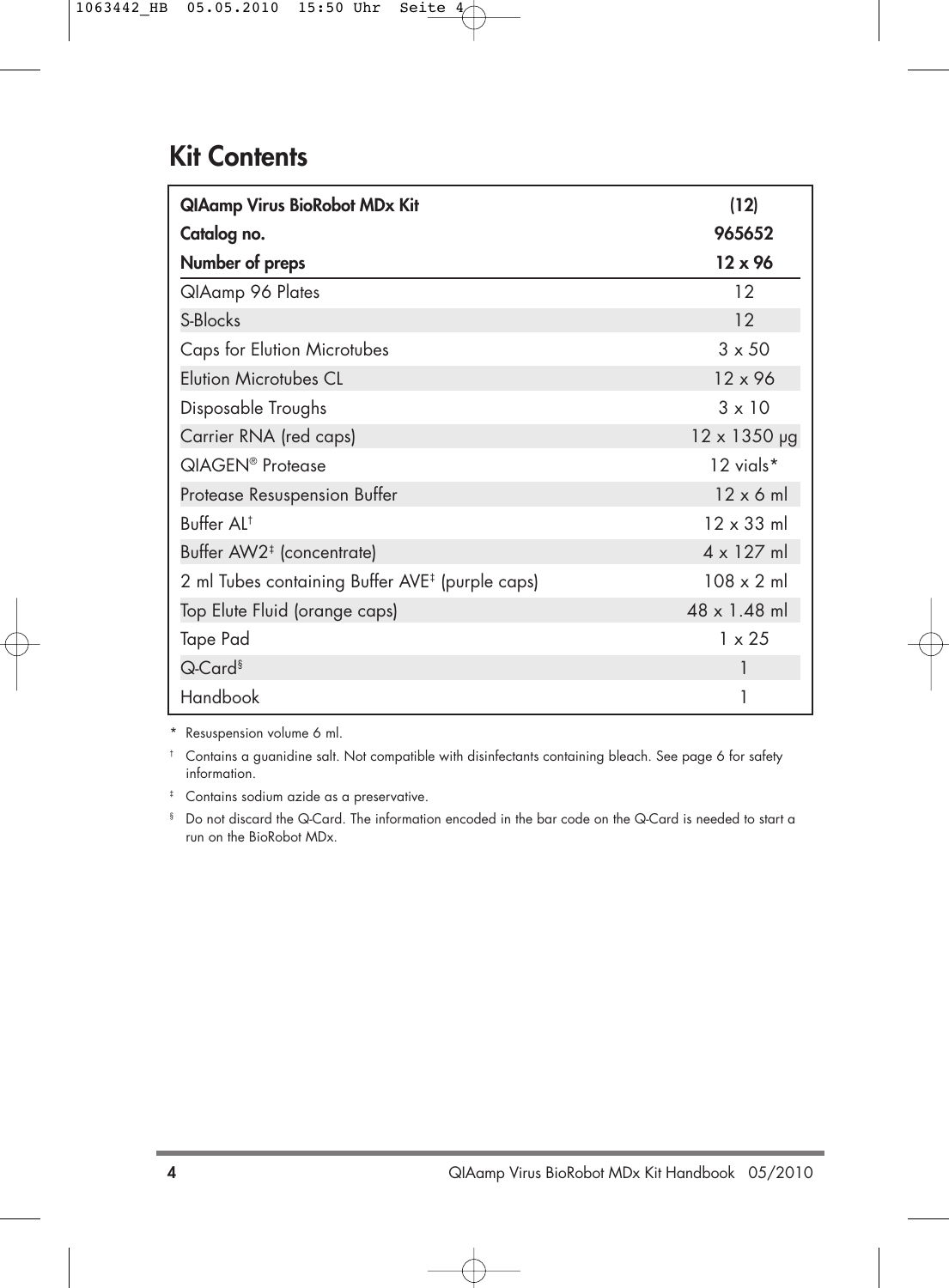## **Storage**

QIAamp 96 plates, lyophilized carrier RNA, QIAGEN Protease, and all buffers can be stored dry at room temperature (15–25°C). The kit expiration date for storage at room temperature is printed on the Q-Card.

Lyophilized QIAGEN Protease can be stored at room temperature (15–25°C) until the expiration date stated on the Q-Card in the kit, without decrease in performance. For longer storage or if ambient temperatures frequently exceed 25°C, QIAGEN Protease should be stored dry at 2–8°C.

Reconstituted QIAGEN Protease is stable for 12 months when stored at 2–8°C. QIAGEN Protease stock solution should not be stored at room temperature for prolonged periods.

## **Product Use Limitations**

The QIAamp Virus BioRobot MDx Kit is intended for molecular biology applications. This product is not intended for the diagnosis, prevention, or treatment of a disease.

All due care and attention should be exercised in the handling of the products. We recommend all users of QIAGEN products to adhere to the NIH guidelines that have been developed for recombinant DNA experiments, or to other applicable guidelines.

## **Product Warranty and Satisfaction Guarantee**

QIAGEN guarantees the performance of all products in the manner described in our product literature. The purchaser must determine the suitability of the product for its particular use. Should any product fail to perform satisfactorily due to any reason other than misuse, QIAGEN will replace it free of charge or refund the purchase price. We reserve the right to change, alter, or modify any product to enhance its performance and design. If a QIAGEN product does not meet your expectations, simply call your local Technical Service Department or distributor. We will credit your account or exchange the product — as you wish. Separate conditions apply to QIAGEN scientific instruments, service products, and to products shipped on dry ice. Please inquire for more information.

A copy of QIAGEN terms and conditions can be obtained on request, and is also provided on the back of our invoices. If you have questions about product specifications or performance, please call QIAGEN Technical Services or your local distributor (see back cover).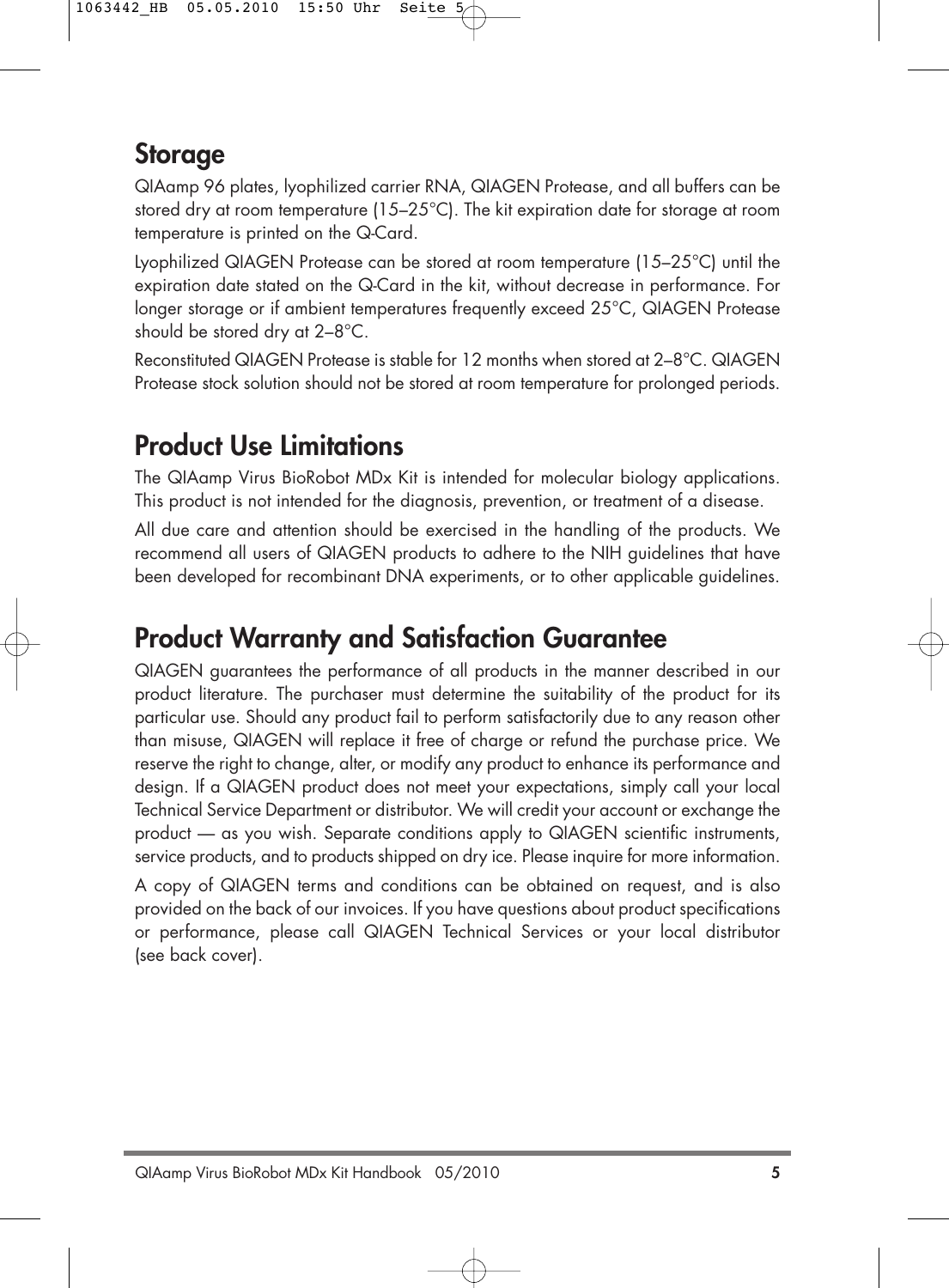## **Safety Information**

When working with chemicals, always wear a suitable lab coat, disposable gloves, and protective goggles. For more information, please consult the appropriate material safety data sheets (MSDSs). These are available online in convenient and compact PDF format at www.qiagen.com/ts/msds.asp where you can find, view and print the MSDS for each QIAGEN kit and kit component.

### **CAUTION: DO NOT add bleach or acidic solutions directly to the sample–preparation waste.**

Buffer AL contains guanidine hydrochloride, which can form highly reactive compounds when combined with bleach. If liquid containing this buffer is spilt, clean with suitable laboratory detergent and water. If the spilt liquid contains potentially infectious gaents, clean the affected area first with laboratory detergent and water, and then with  $1\%$  (v/v) sodium hypochlorite.

The following risk and safety phrases apply to components of the QIAamp Virus BioRobot MDx Kit:

### **Buffer AL**

Contains guanidine hydrochloride: harmful, irritant. Risk and safety phrases:\* R22-36/38, S13-26-36-46

### **QIAGEN Protease**

Contains subtilisin: sensitizer, irritant. Risk and safety phrases:\* R37/38-41-42, S22-24-26-36/37/39-46

### **24-hour emergency information**

Emergency medical information in English, French, and German can be obtained 24 hours a day from:

Poison Information Center Mainz, Germany Tel: +49-6131-19240

<sup>\*</sup> R22: Harmful if swallowed; R36/38: Irritating to eyes and skin; R37/38: Irritating to respiratory system and skin; R41: Risk of serious damage to eyes; R42: May cause sensitization by inhalation; S13: Keep away from food, drink and animal feedingstuffs; S22: Do not breathe dust; S24: Avoid contact with skin; S26: In case of contact with eyes, rinse immediately with plenty of water and seek medical advice; S36: Wear suitable protective clothing; S36/37/39: Wear suitable protective clothing, gloves and eye/face protection; S46: If swallowed, seek medical advice immediately and show container or label.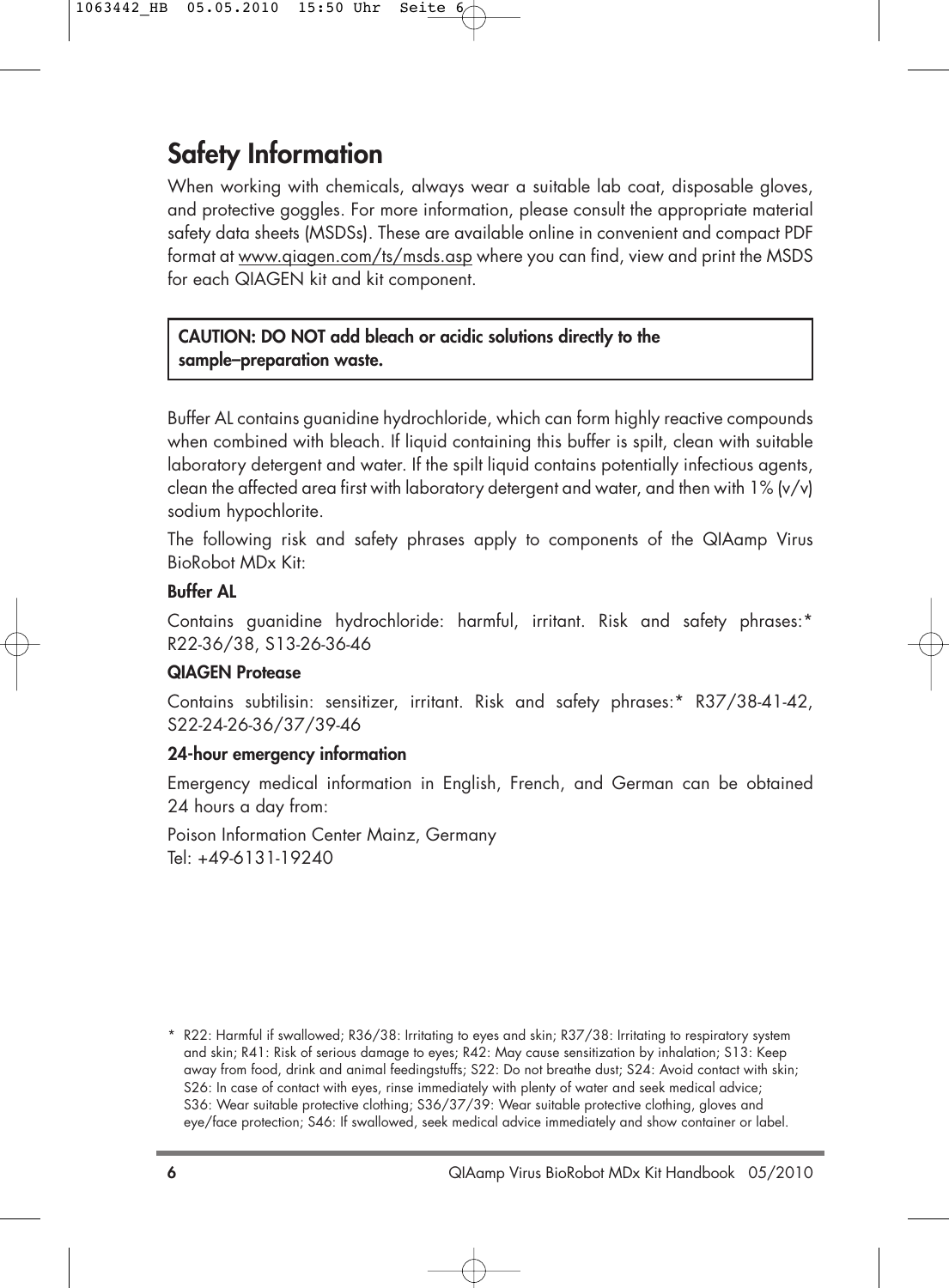## **Quality Control**

In accordance with QIAGEN's ISO-certified Quality Management System, each lot of QIAamp Virus BioRobot MDx Kits is tested against predetermined specifications to ensure consistent product quality.

## **Technical Assistance**

At QIAGEN we pride ourselves on the quality and availability of our technical support. Our Technical Service Departments are staffed by experienced scientists with extensive practical and theoretical expertise in molecular biology and the use of QIAGEN products. If you have any questions or experience any difficulties regarding QIAamp Virus BioRobot MDx Kits or QIAGEN products in general, please do not hesitate to contact us.

QIAGEN customers are a major source of information regarding advanced or specialized uses of our products. This information is helpful to other scientists as well as to the researchers at QIAGEN. We therefore encourage you to contact us if you have any suggestions about product performance or new applications and techniques.

For technical assistance and more information please call one of the QIAGEN Technical Service Departments or local distributors (see back cover).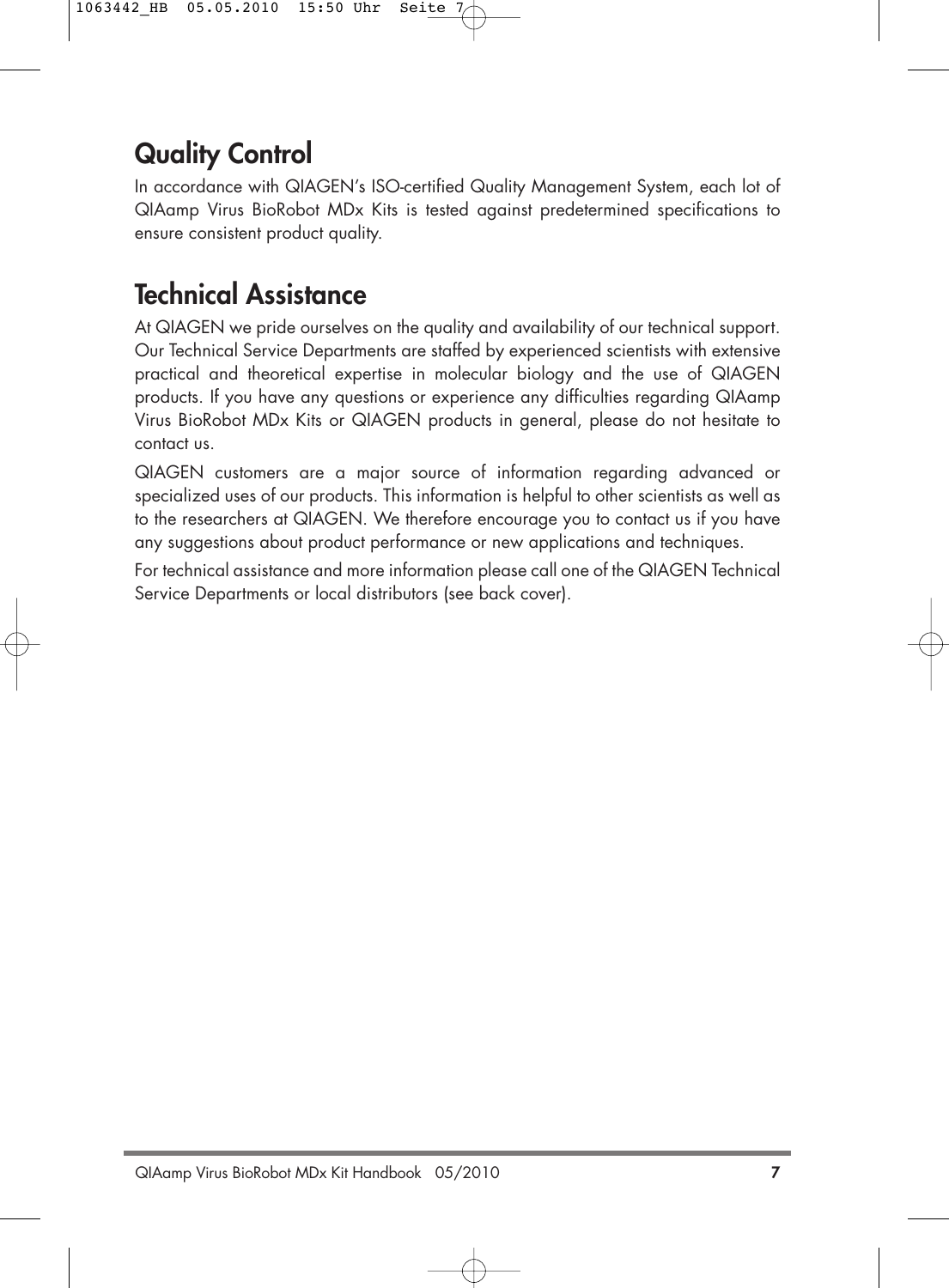## **Introduction**

The QIAamp Virus BioRobot MDx Kit uses well-established technology for simultaneous purification of viral DNA and RNA from a broad range of viruses. The kit combines the selective binding properties of a silica-based membrane with a high-throughput 96-well format, and is designed for fully automated, simultaneous processing of ninety-six 263 µl samples on the BioRobot MDx. The procedure is suitable for use with plasma, serum, other cell-free body fluids, or cell-culture supernatants. Samples for processing can be either fresh or frozen, provided they have not been frozen and thawed more than once (see "Sample storage", page 12). Viral nucleic acids are eluted in Buffer AVE, ready for use in amplification reactions or storage at –20°C. Purified nucleic acids are free of proteins, nucleases, and other impurities. The fully automated process, including bar code reading, load check, and complete process documentation, requires less than 2.5 hours to process 96 samples, with no hands-on time. Turnaround time between consecutive runs is about 10 minutes.

### **Principle and procedure**

Samples are lysed under highly denaturing conditions at elevated temperatures. Lysis is performed in the presence of QIAGEN Protease and Buffer AL, which together ensure inactivation of RNases. Binding conditions are adjusted by adding ethanol. Lysates are then transferred to a QIAamp 96 plate where viral nucleic acids are adsorbed onto the silica membrane as the lysate is drawn through under vacuum. Nucleic acids bound to the membrane are efficiently washed in two steps under vacuum. Two different wash buffers are used, which considerably improves the purity of the eluted nucleic acids. Highly pure viral nucleic acids are eluted under vacuum in a single step in Buffer AVE, equilibrated to room temperature. Recovery is enhanced by overlaying the elution buffer with Top Elute Fluid.

### **Sample volumes using the QIAamp Virus BioRobot MDx Protocol**

Each well of the QIAamp 96 plate can bind nucleic acids that are greater than 200 bases in length, but yield depends on sample volume and virus titer. The procedure is optimized for use with 263 µl samples. The BioRobot MDx is capable of removing this volume from tubes of various sizes, such as CryoTube® or BD Vacutainer® tubes containing a minimum sample volume of 500 µl. Special tube holders are available upon request. Elution is routinely performed in a single step using approximately 91 µl Buffer AVE. The volume of eluate recovered depends on the nature of the sample and ranges from 60 µl to 90 µl, with a mean value of 83 µl for plasma samples.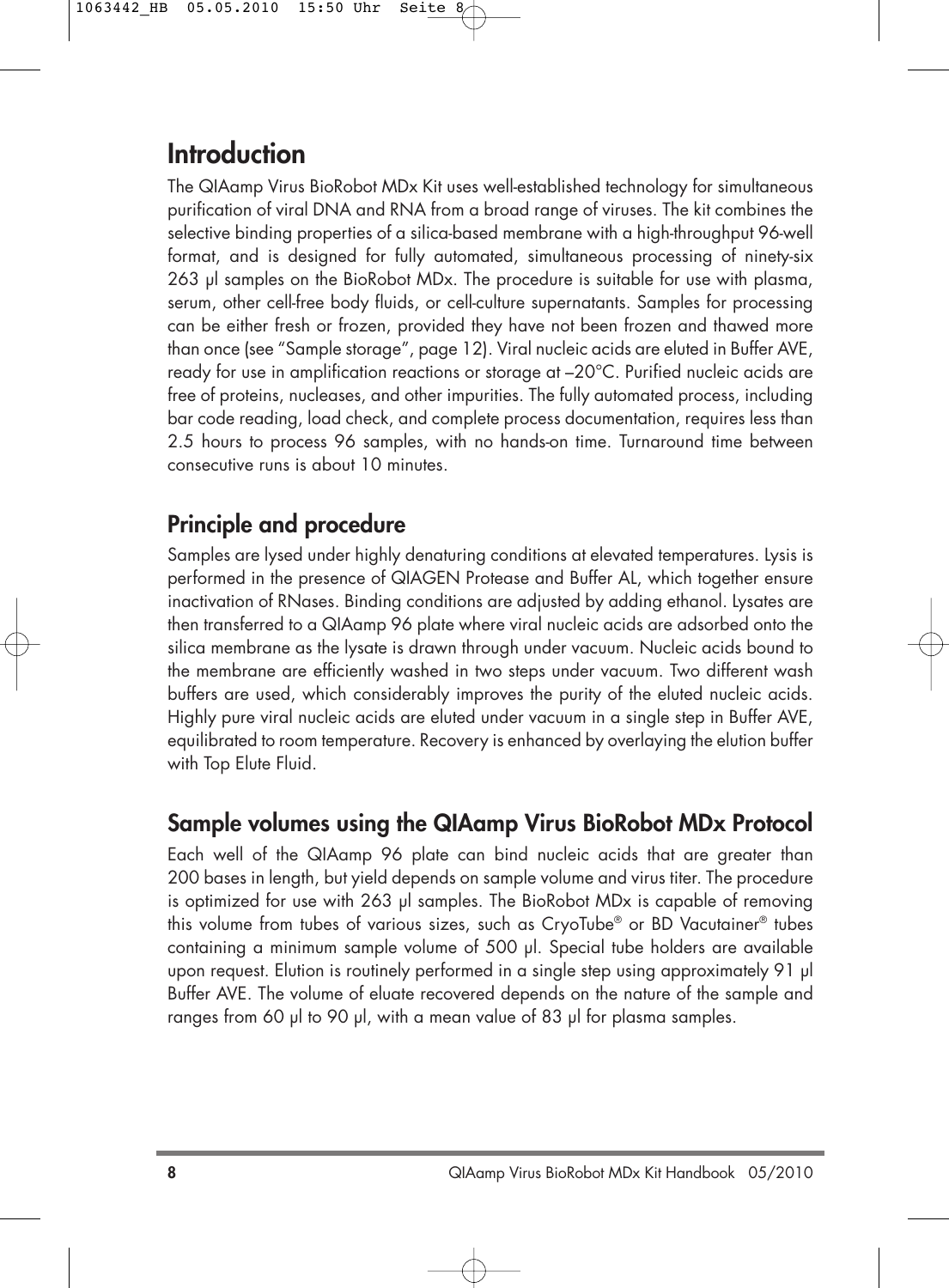### **Carrier RNA**

Carrier RNA serves two purposes. Firstly, it enhances binding of viral nucleic acids to the QIAamp membrane, especially if there are very few target molecules in the specimen. Secondly, the addition of large amounts of carrier RNA reduces the chance of viral RNA degradation in the rare event that RNase molecules escape denaturation by the chaotropic salts and detergent in Buffer AL. Thus, not adding carrier RNA to Buffer AL may reduce the recovery of viral RNA or DNA.

Sufficient lyophilized carrier RNA is provided for the volume of Buffer AL supplied with the kit. The concentration of carrier RNA used in the QIAamp Virus BioRobot MDx procedure allows the QIAamp Virus BioRobot MDx Kit to be used as a generic purification system for a wide range of RNA and DNA viruses. The concentration of RNA in the final eluates is compatible with many amplification systems.

Different amplification systems vary in efficiency depending on the total amount of nucleic acid present in the reaction. Eluates from this kit contain viral nucleic acids and carrier RNA. The amount of carrier RNA present will greatly exceed the amount of viral nucleic acids. Calculations of how much eluate to add to downstream amplification reactions should therefore be based on the amount of carrier RNA added to the samples. To obtain maximum sensitivity in amplification reactions, it may be necessary to adjust the amount of carrier RNA added to Buffer AL.

### **Yield and size of viral nucleic acids**

Yields of viral nucleic acids isolated from biological samples using the QIAamp Virus BioRobot MDx Kit are normally below 1 µg and are therefore difficult to determine with a spectrophotometer. Quantitative amplification methods are recommended for determination of yields. When quantifying nucleic acids isolated using the QIAamp Virus BioRobot MDx Kit, remember that there will be much more carrier RNA than viral RNA in the sample.

The size distribution of viral nucleic acid purified with this procedure can be checked by agarose gel electrophoresis and hybridization to a virus-specific labeled probe followed by autoradiography (Sambrook, J. and Russell, D.W. [2001] Molecular Cloning: A Laboratory Manual, 3rd ed. Cold Spring Harbor, NY: Cold Spring Harbor Laboratory Press).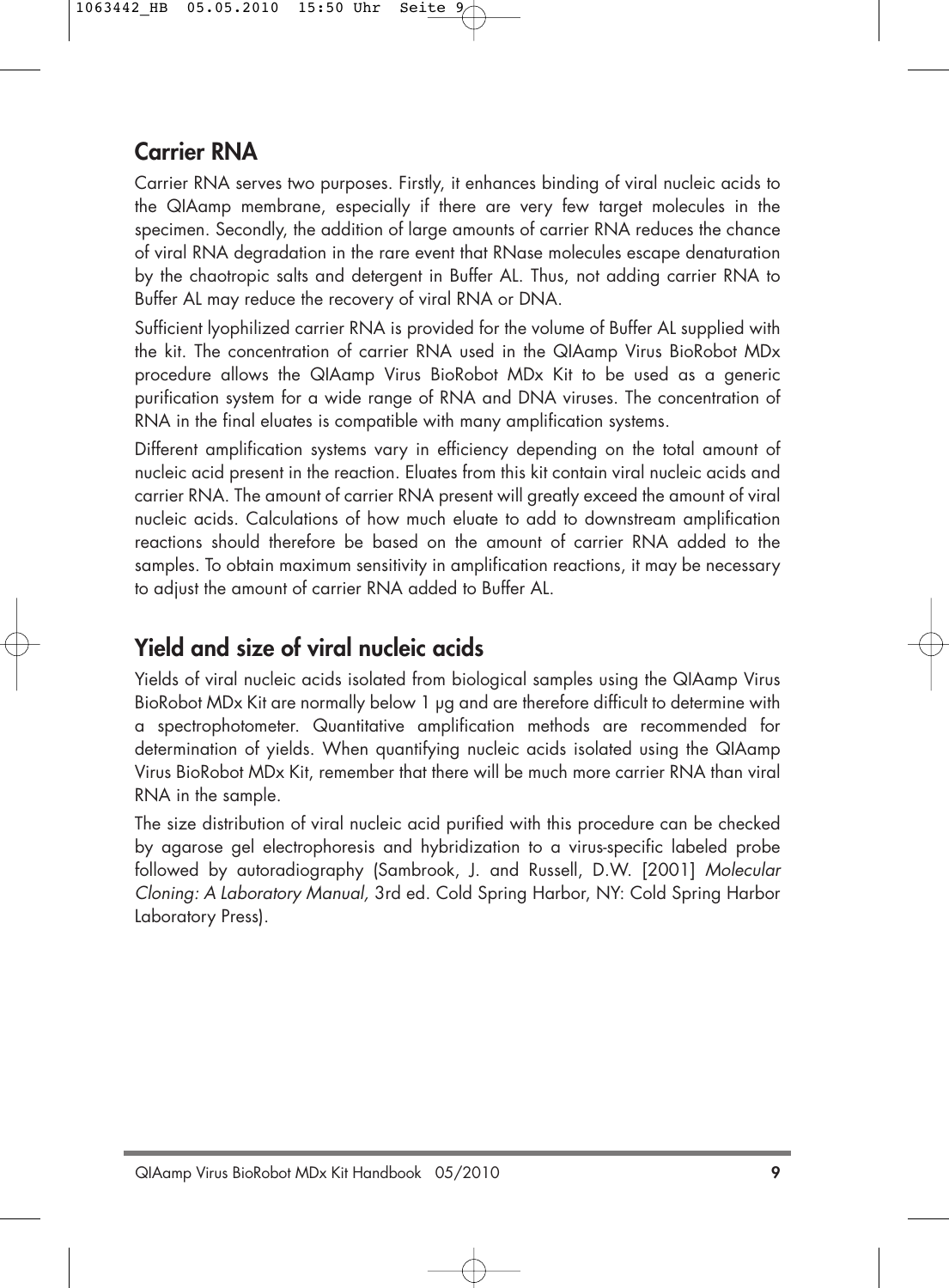

**Purified viral nucleic acid**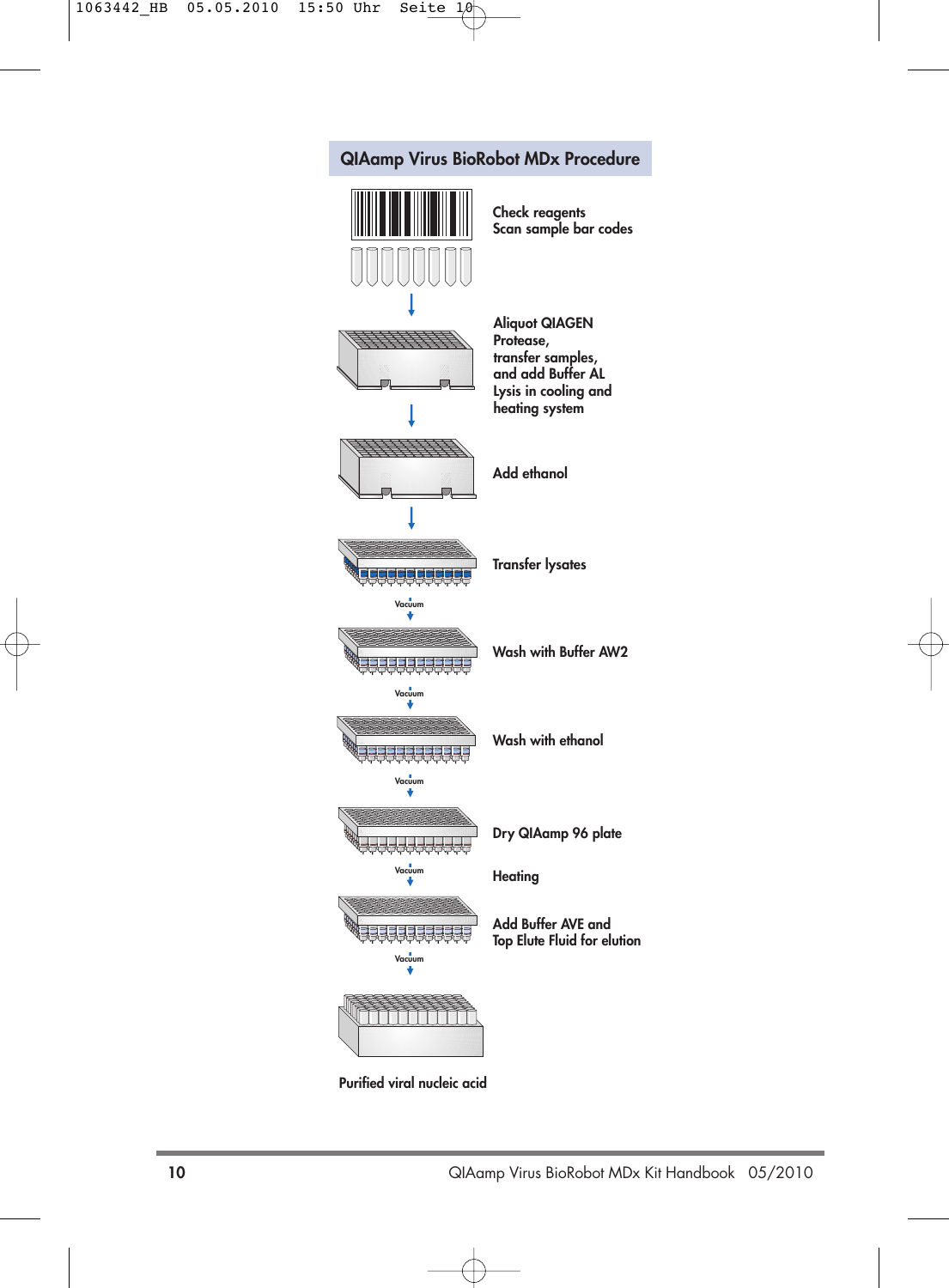## **Equipment and Reagents to Be Supplied by User**

When working with chemicals, always wear a suitable lab coat, disposable gloves, and protective goggles. For more information, consult the appropriate material safety data sheets (MSDSs), available from the product supplier.

- BioRobot MDx (cat. no. 900600) F.
- QIAGEN conducting disposable filter-tips (1100 µl) for use with BioRobot systems  $\mathcal{C}^{\mathcal{A}}$ (cat. no. 9012598)
- Ethanol (96–100%)\*  $\mathbb{R}^n$
- $\mathbb{R}^n$ Deionized water

### **For runs of fewer than 96 samples**

50 ml tubes

 $\mathbb{R}^n$ 

<sup>\*</sup> Do not use denatured alcohol, which contains other substances such as methanol or methylethylketone.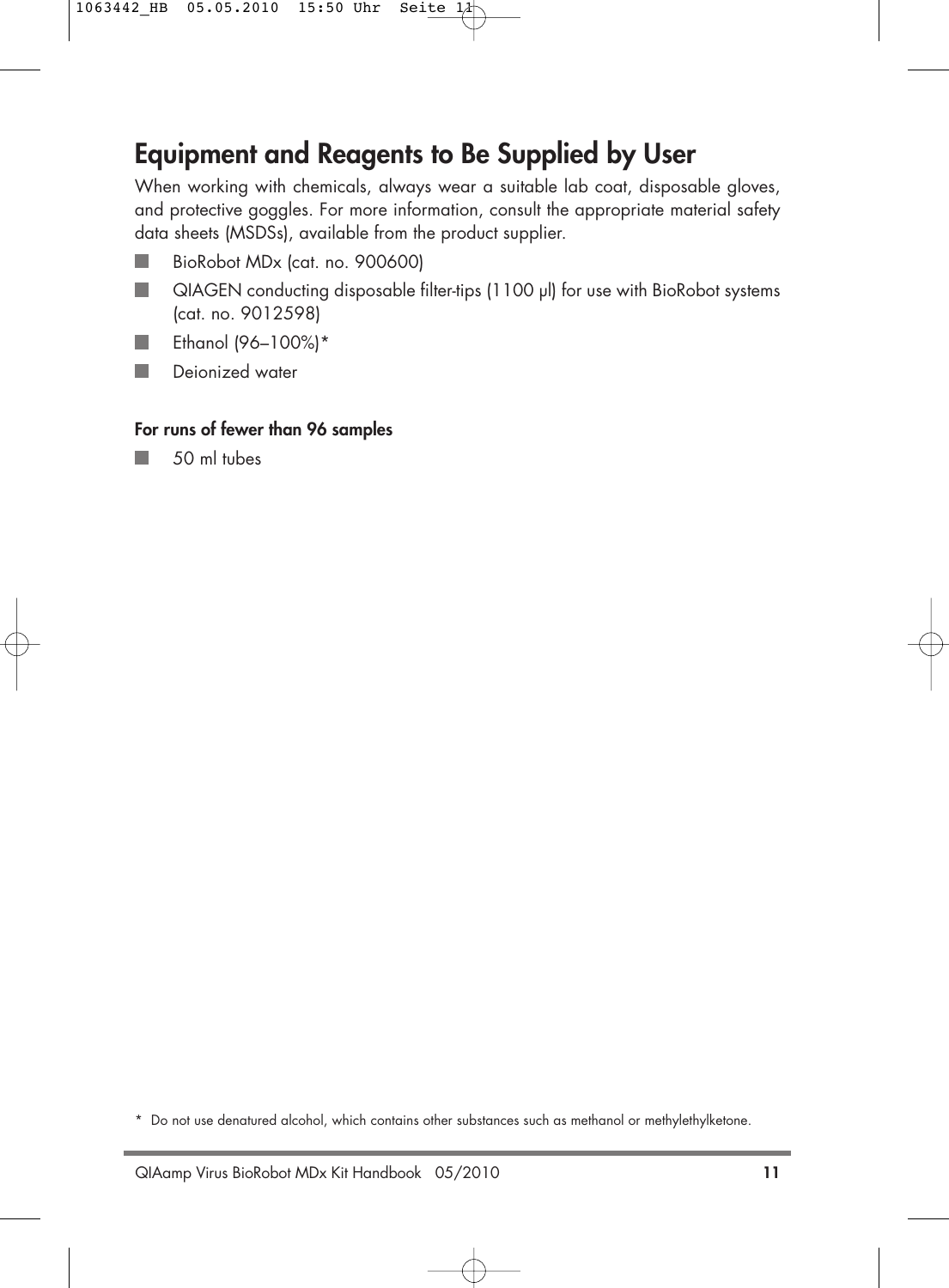## **Important Notes Preparation of RNA**

When preparing viral RNA, work quickly during the manual steps of the procedure. If you have not previously worked with RNA, read Appendix A on page 30 before starting.

Buffer AVE is RNase-free upon delivery. It contains sodium azide, an antimicrobial agent that prevents growth of RNase–producing organisms. However, as this buffer does not contain any RNase inhibitors, it will not actively inhibit RNases introduced by inappropriate handling. Extreme care should be taken to avoid contamination with RNases when handling Buffer AVE.

### **Sample storage**

After collection and centrifugation, plasma or serum can be stored at 2–8°C for up to 6 hours. For long-term storage, freezing at –20°C or –80°C in aliquots is recommended. Frozen plasma or serum samples must not be thawed more than once. Repeated freeze–thawing leads to reduced viral titers and therefore reduced yields of viral nucleic acids.

Freezing of samples can lead to denaturation and precipitation of proteins that may clog the QIAamp 96 plate membrane. If cryoprecipitates are visible, they can be pelleted by centrifugation at 6800  $\times$  g for 3 minutes. The cleared supernatant should be transferred to a new sample tube without disturbing the pellet and processed immediately. This step will not reduce viral titers.

### **Preparation of reagents**

**Important**: Sufficient reagents are supplied to isolate DNA from 12 x 96 plasma or serum samples. If fewer than 96 samples have to be processed in each run, additional reagents must be purchased (see ordering information, page 35).

### **QIAGEN Protease**

**For runs of 96 samples**: One vial of lyophilized QIAGEN Protease and Protease Resuspension Buffer is supplied for each run of 96 samples. Add one bottle (6 ml) of Protease Resuspension Buffer to a vial of lyophilized QIAGEN Protease and mix carefully to avoid foaming. Make sure that the Protease Resuspension Buffer is transferred completely and the QIAGEN Protease is fully dissolved.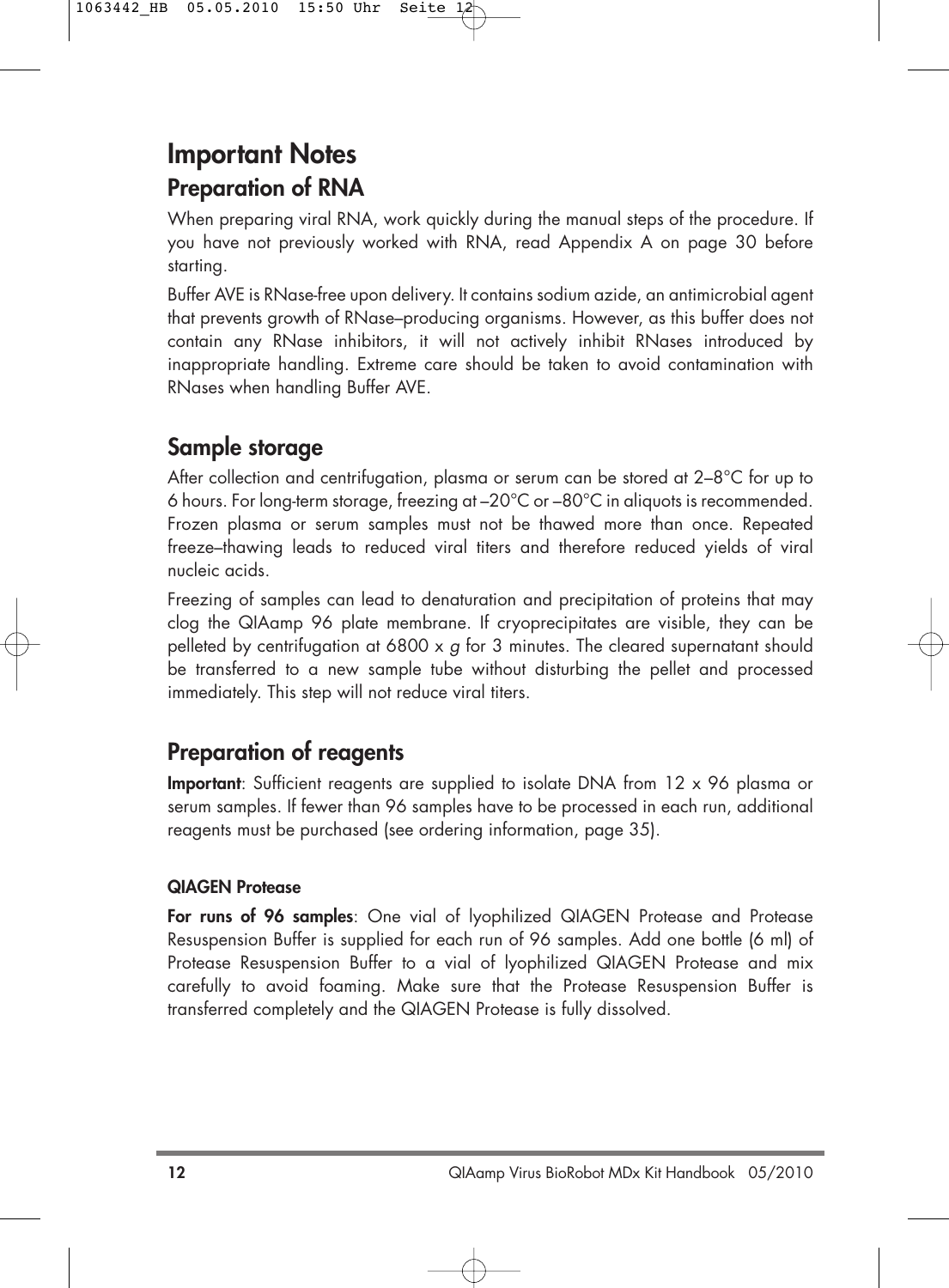**For runs of fewer than 96 samples**: For runs of 32–88 samples, each vial of lyophilized QIAGEN Protease and Protease Resuspension Buffer needs to be reused 2–3 times. Add one bottle (6 ml) Protease Resuspension Buffer to a vial of lyophilized QIAGEN Protease and mix carefully to avoid foaming. Make sure that the Protease Resuspension Buffer is transferred completely and the QIAGEN Protease is fully dissolved.

After the run, seal the vial and store the unused portion of the reconstituted QIAGEN Protease at 2–8°C for use in subsequent runs. Table 1 shows the minimum volume of reconstituted QIAGEN Protease needed to process 32–88 samples.

**Note**: In most cases, QIAGEN Protease should be resuspended in Protease Resuspension Buffer for purification of viral nucleic acids using the QIAamp Virus BioRobot MDx Kit. Use of Protease Solvent (included in QIAamp DNA Blood Kits) can lead to reduced sensitivity when using EDTA plasma. However, Protease Resuspension Buffer is not compatible with phosphate-buffered solutions such as PBS. If phosphate cannot be avoided, resuspend QIAGEN Protease in Protease Solvent (see page 35 for ordering information). If both Protease Resuspension Buffer and Protease Solvent are used in the same laboratory, it is recommended to label the resuspended QIAGEN Protease to indicate which buffer was used for resuspension.

| No. of samples          | 32 | 40 | 48 | 56 | -64 | 80      |  |
|-------------------------|----|----|----|----|-----|---------|--|
| Volume of reconstituted |    |    |    |    |     | 5.3 5.6 |  |

| Table 1. Minimum Volume of QIAGEN Protease Required for the Given Number of Samples |  |
|-------------------------------------------------------------------------------------|--|
|-------------------------------------------------------------------------------------|--|

### **Addition of carrier RNA to Buffer AL\***

Lyophilized carrier RNA is stable when stored at room temperature (15–25°C). Note that carrier RNA does not dissolve in Buffer AL. It must first be dissolved in Buffer AVE and then either added immediately to Buffer AL or stored at –20°C. Once added to Buffer AL, carrier RNA is stable at 2–8°C for up to 48 hours.

To dissolve carrier RNA, add 450 µl of Buffer AVE to one vial containing 1350 µg lyophilized carrier RNA and mix. Use Buffer AVE from an unopened tube and discard the unused portion. One tube of Buffer AVE is provided for each tube of carrier RNA. Always prepare a fresh aliquot of Buffer AL–carrier RNA solution for each run. Sufficient Buffer AL–carrier RNA is supplied with the kit for 12 runs of 96 samples each.

<sup>\*</sup> Contains sodium azide as a preservative.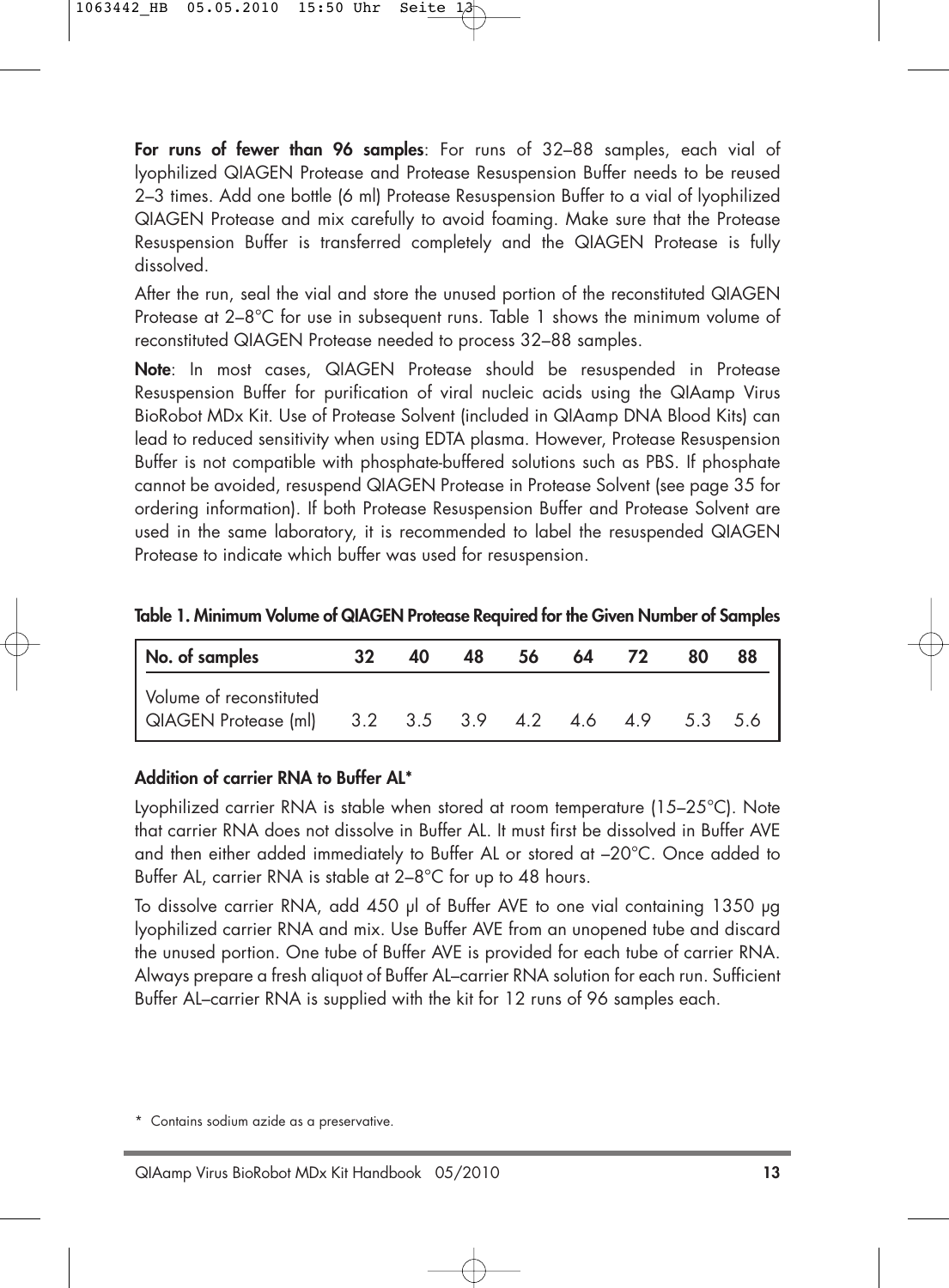**For runs of 96 samples**: Transfer 230 µl of carrier RNA reconstituted in Buffer AVE to one bottle containing 33 ml Buffer AL to give a final concentration of 5.6 µg carrier RNA per preparation. Gently mix by inverting the bottle 10 times. To avoid foaming, do not vortex.

**For runs of fewer than 96 samples**: The QIAsoft MDx Operating System indicates during the BioRobot setup process how much Buffer AL reconstituted with carrier RNA is required before a purification run is started. Transfer the volume of Buffer AL given in Table 2 into a 50 ml tube (not provided) and add the appropriate volume of carrier RNA dissolved in Buffer AVE. Gently mix by inverting the tube 10 times. To avoid foaming, do not vortex. Buffer AL is viscous, and a portion of the mix may therefore be lost during transfer, but this is accounted for in the procedure.

Approximately 2.7 ml Buffer AL (dead volume) is left in the disposable trough at the end of each run. Therefore, processing 96 samples over more than one run (e.g., two runs of 48 samples each) will require more buffer than a single run of 96 samples. If runs with fewer than 96 samples are frequently performed, additional Buffer AL should be purchased (see page 35 for ordering information).

| No. of samples                                     | 32 <sub>2</sub> | 40                                        | 48 | 56 | 64 | 72 | 80 | 88 |
|----------------------------------------------------|-----------------|-------------------------------------------|----|----|----|----|----|----|
| l Volume of                                        |                 |                                           |    |    |    |    |    |    |
| Volume of<br>dissolved carrier<br>$RNA$ ( $\mu$ I) | 96.0            | 113.1 130.2 147.4 164.5 181.6 198.7 215.8 |    |    |    |    |    |    |

**Table 2. Volumes of Buffer AL and Carrier RNA Dissolved in Buffer AVE Required for the Given Number of Samples**

**Note**: Using the volumes listed in Table 2 gives a final concentration of 5.6 µg carrier RNA per preparation. In some amplification systems, using less carrier RNA may improve results. For each microgram of carrier RNA required per preparation, add 40.75 µl carrier RNA reconstituted in Buffer AVE to the bottle containing 33 ml Buffer AL, or add 1.235 µl carrier RNA solution per milliliter of Buffer AL if performina less than 96 preparations.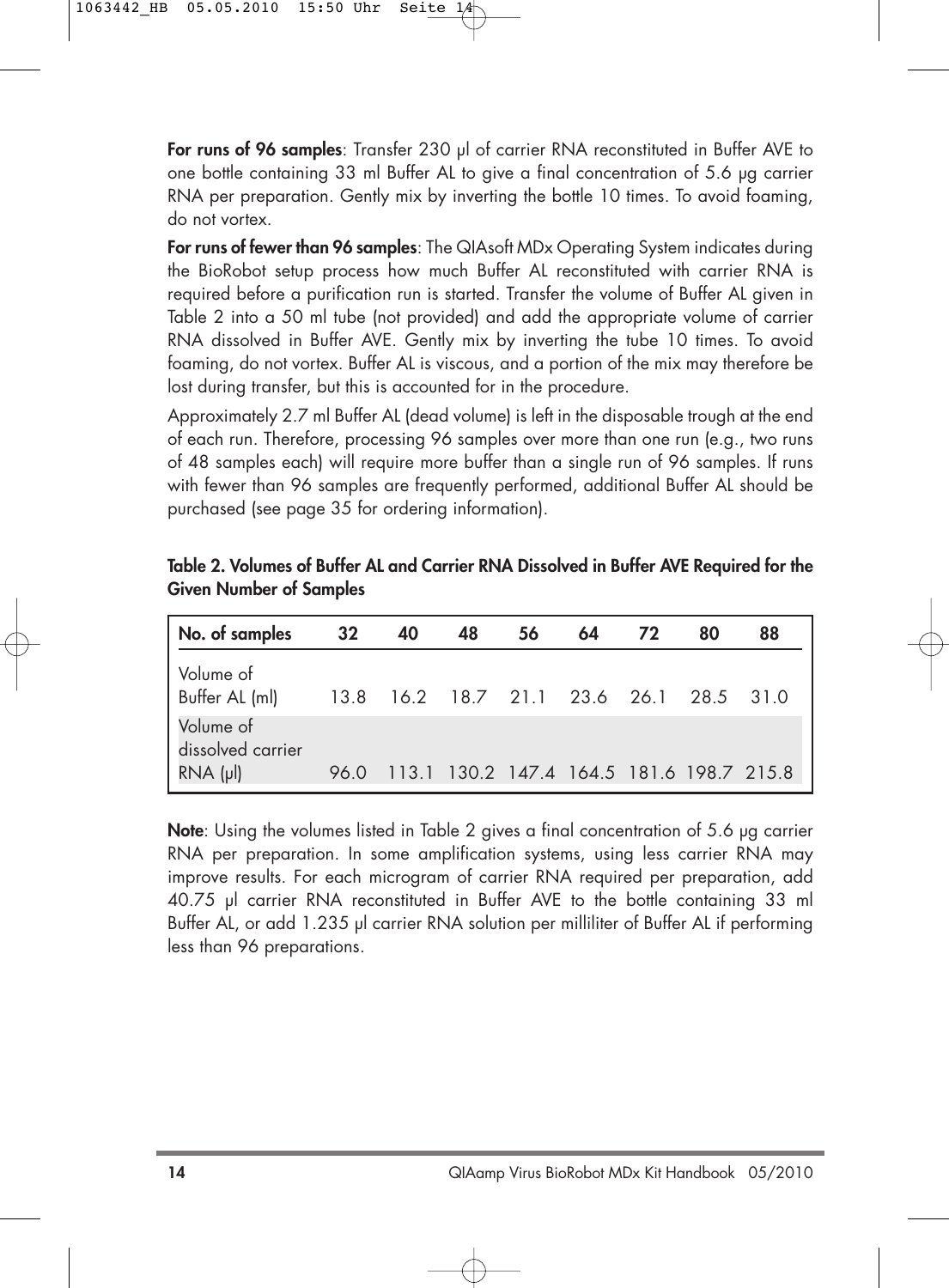### **Addition of internal controls**

Using the QIAamp Virus BioRobot MDx procedure in combination with commercially available amplification systems may require the introduction of an internal control into the purification procedure. Internal controls should be added together with carrier RNA to the lysis buffer. For optimal purification, internal–control molecules should be more than 200 nucleotides long, as smaller molecules are not recovered efficiently. Refer to Appendix B, page 32, to determine the optimal concentration of internal control to add to Buffer AL. Using a concentration other than that recommended may reduce amplification efficiency.

### **Buffer AW2\***

Add 300 ml of ethanol (96–100%) to the bottle containing 127 ml of Buffer AW2 concentrate, as described on the bottle. Tick the check box on the label of the bottle to show that ethanol has been added. Sufficient Buffer AW2 is supplied for 12 runs of 96 samples. One bottle of reconstituted Buffer AW2 contains enough wash buffer for 3 runs of 96 samples each. Buffer AW2 left over after a run should be stored at room temperature (15–25°C) for the next run.

**Note**: Always mix reconstituted Buffer AW2 by shaking the bottle before starting the procedure.

For easy identification on the BioRobot MDx, the Buffer AW2 bottle has a bar code on its label. The open bottle should be placed in the reagent carousel with the bar code facing the outside.

Approximately 30 ml of Buffer AW2 is used to flush the system tubing during each run, and this volume remains constant regardless of the number of samples to be purified. Therefore, processing 96 samples divided over more than one run (e.g., two runs of 48 samples each) will require more buffer than one 96-sample run. If runs of fewer than 96 samples are often performed, additional Buffer AW2 should be purchased (see page 35 for ordering information).

<sup>\*</sup> Contains sodium azide as a preservative.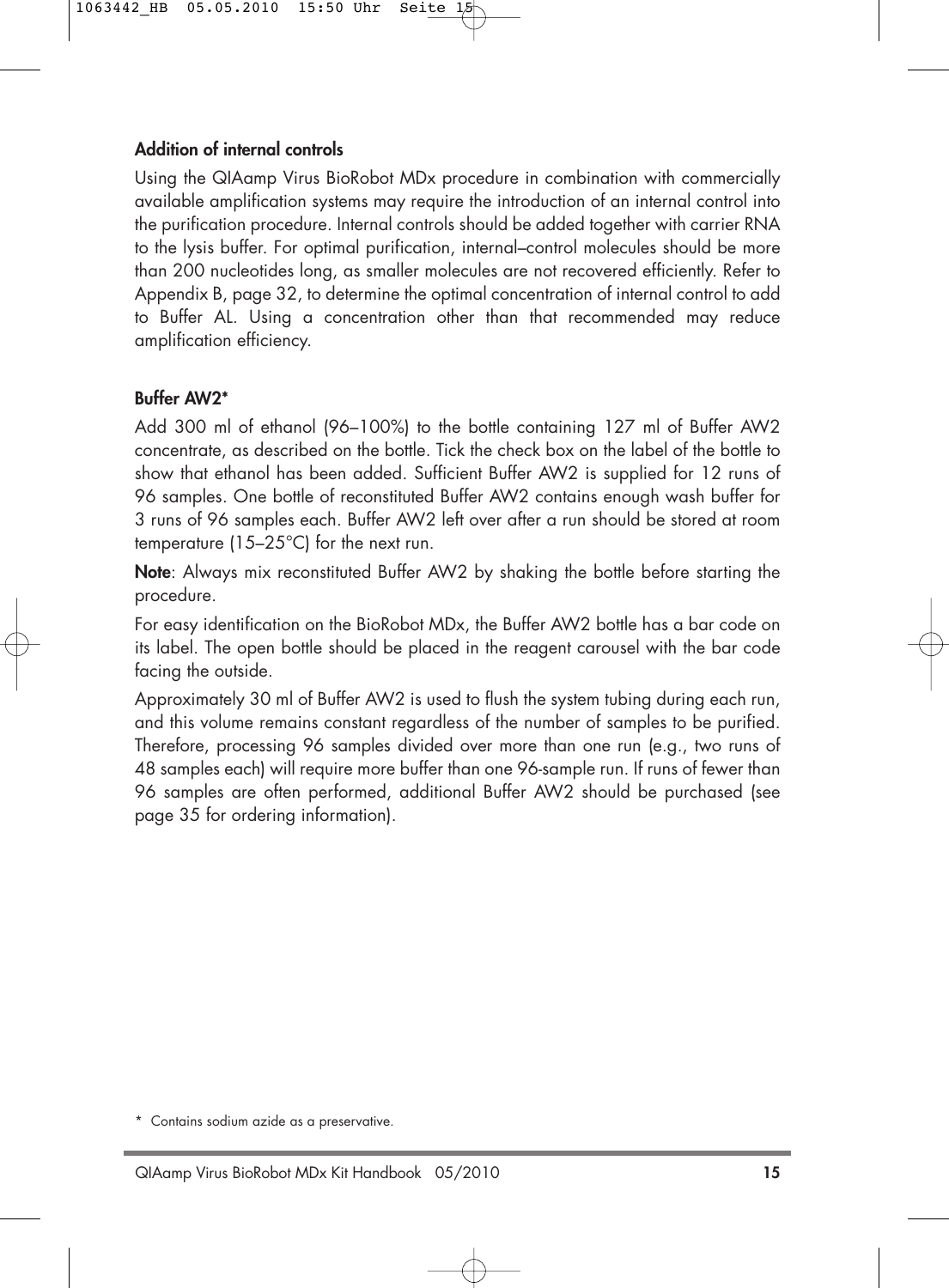### **Ethanol**

Before starting a run, fill the 500 ml bottle for ethanol (supplied with the BioRobot MDx) with ethanol (96–100%).

Add 500 µl of reconstituted Buffer AW2 to a bottle containing 500 ml of ethanol (1:1000 dilution), to allow the BioRobot MDx to detect the fill level in the ethanol bottle by conductivity measurements. One bottle of ethanol contains enough ethanol for 2 runs of 96 samples each. Ethanol left over after a run should be stored at room temperature (15–25°C) for the next run.

For easy identification on the BioRobot MDx, the ethanol bottle has a bar code on its label. The open bottle should be placed in the reagent carousel with the bar code facing the outside.

### **Buffer AVE (purple cap)**

For one run of 96 samples, 8 tubes of Buffer AVE (2 ml each) are required. If you intend to purify RNA, always wear a fresh pair of gloves when handling Buffer AVE. Buffer AVE is stable when stored at room temperature (15–25°C). Buffer AVE left over after a run should be discarded.

**Note**: Buffer AVE is RNase-free upon delivery. Take great care to avoid contaminating Buffer AVE with RNases during handling.

If 48–96 samples are prepared at a time, it is still necessary to place all eight tubes of Buffer AVE containing 2 ml of Buffer AVE each onto the worktable. If runs of fewer than 96 samples are performed, additional Buffer AVE must be purchased. If less than 48 samples are run only 4 tubes of Buffer AVE should be used.

### **Top Elute Fluid (orange cap)**

For one run of 96 samples, four tubes of Top Elute Fluid (1.48 ml each) are required. Top Elute Fluid is stable when stored at room temperature (15–25°C). Top Elute Fluid left over after a run should be discarded.

Even if fewer than 96 samples are prepared at a time, it is still necessary to place all four opened tubes containing 1.48 ml of Top Elute Fluid each onto the worktable. If runs of fewer than 96 samples are performed, it will be necessary to purchase additional Top Elute Fluid (see page 36 for ordering information).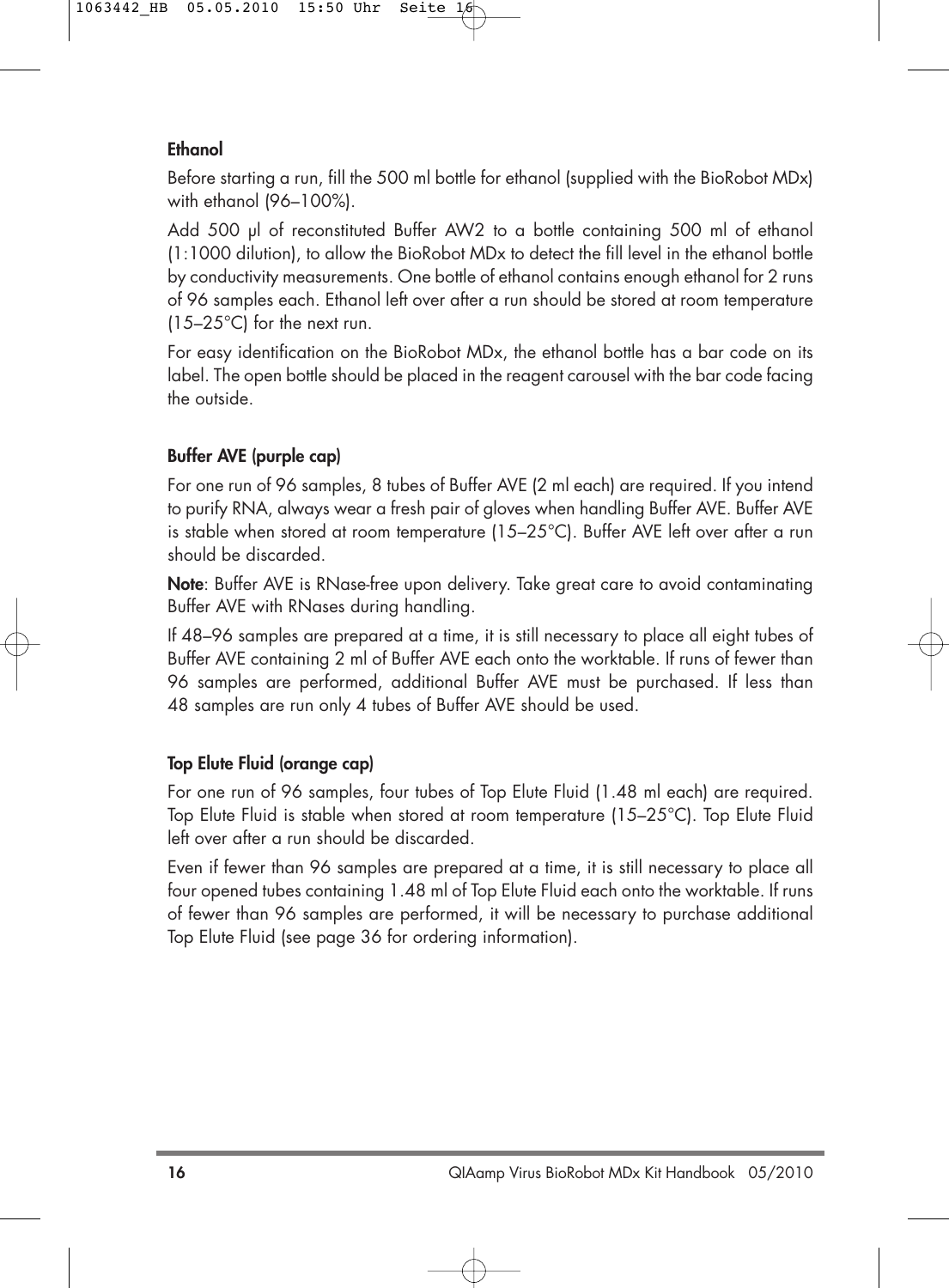### **Preparation of plasticware**

### **S-Blocks**

Twelve S-Blocks are supplied with the kit. One S-Block is used in each run of 96 samples. When loading the S-Block onto the BioRobot MDx worktable, make sure that position A1 is located at the upper left corner. Discard the S-Block after use.

### **Elution Microtubes CL**

Twelve racks of Elution Microtubes CL are supplied with the kit. For each run, one rack of elution microtubes is required. Make sure that the bar code of the elution microtube rack faces the right side. Use the caps for elution microtubes to seal the elution microtubes. These caps are optimized for use at low temperatures (e.g., –20°C or  $-80^{\circ}$ C).

### **QIAamp 96 plates**

Twelve QIAamp 96 plates are supplied with the kit. When loading the BioRobot MDx worktable, make sure that position A1 is located at the upper-left corner. Discard the QIAamp 96 plate after use.

### **Setting up the worktable**

The QIAsoft MDx software guides you through worktable setup. For a summary of worktable setup, see Tables 3 and 4 and Figure 1.

| <b>Item</b>           | <b>Position</b>                             | Holder/adapter                                |
|-----------------------|---------------------------------------------|-----------------------------------------------|
| Elution Microtubes CL | Reagent holder for<br>microtubes and trough | Blue elution microtube adapter                |
| Disposable trough     | MP Slot 2                                   | Reagent holder for 2 troughs<br>(EtOH and AL) |
| QIAamp 96 plate       | QIAplate Slot                               | Silver multiwell-plate holder                 |
| Channeling adapter    | Channeling<br>Adapter Slot                  | Black multiwell-plate holder                  |
| S-Block               | Cooling and<br>heating system               | Silver heat-transfer adapter                  |
| Disposable tips       | Varies with sample<br>number                | Red tip-tray holder                           |

### **Table 3. Positions of Accessories**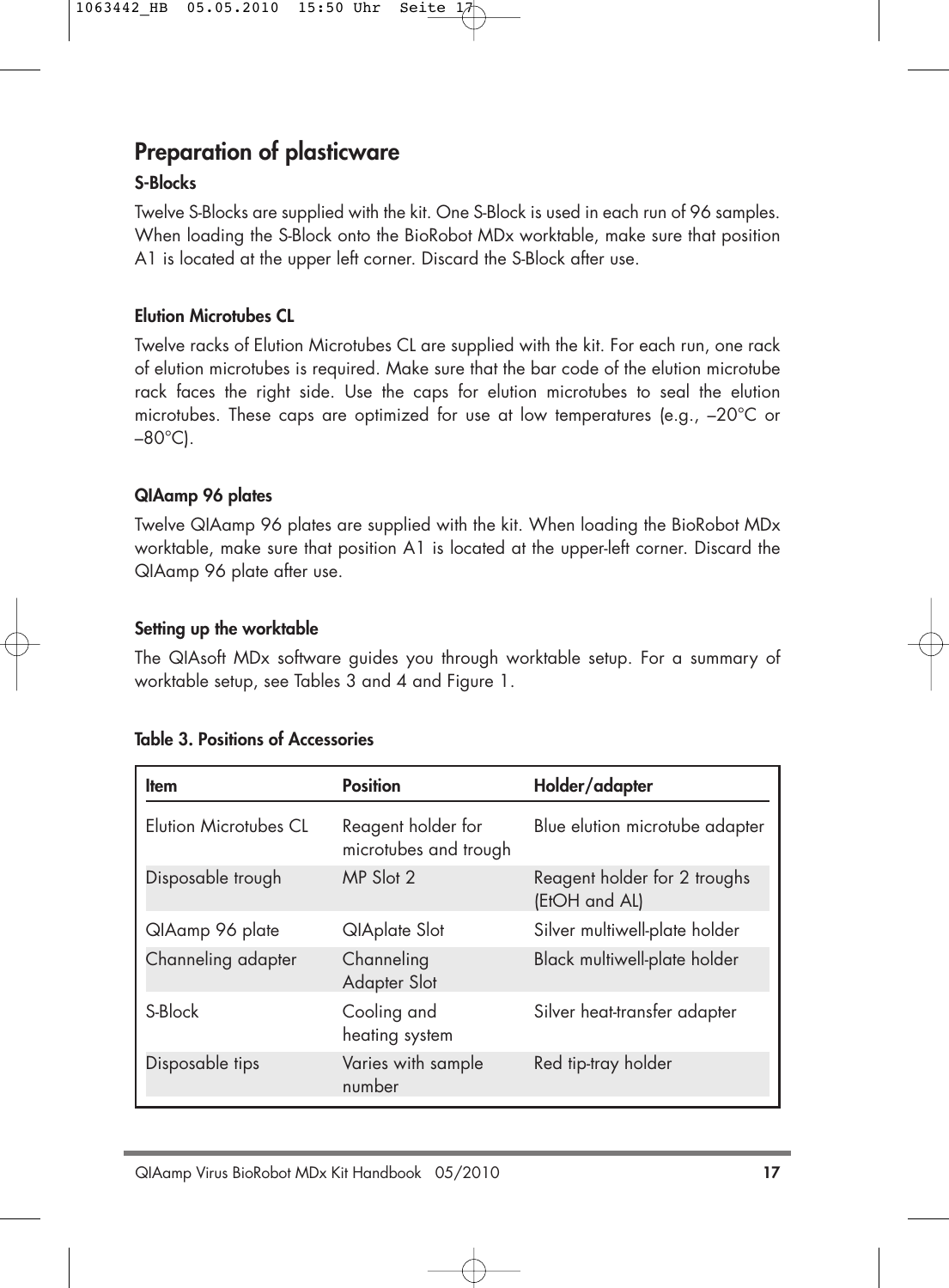| <b>Item</b>                          | <b>Position</b>                                                       | Volume                                                                   |
|--------------------------------------|-----------------------------------------------------------------------|--------------------------------------------------------------------------|
| Buffer AL*                           | Disposable trough in<br>reagent holder for 2<br>troughs (position AL) | Varies with sample number<br>(see next page)                             |
| <b>QIAGEN Protease</b>               | Reagent holder for<br>1 bottle (QP)                                   | Varies with sample number<br>(see next page)                             |
| Buffer AVE*                          | Reagent holder for<br>microtubes and trough<br>(position AVE)         | Four to eight 2 ml<br>microcentrifuge tubes<br>(purple cap)              |
| Top Elute Fluid (TOPE)* <sup>†</sup> | Reagent holder for<br>microtubes and trough<br>(position TOPE)        | Four 1.5 ml microcentrifuge<br>tubes (orange cap)                        |
| Buffer AW2*                          | Reagent carousel                                                      | Minimum of 191 ml<br>(reconstituted)                                     |
| Ethanol                              | Reagent carousel                                                      | Minimum of 350 ml                                                        |
| System liquid                        | Reagent carousel                                                      | Minimum of 700 ml deionized<br>water                                     |
| Samples                              | Sample tracking system                                                | Minimum of 500 µl sample in<br>each tube. Always use 12-tube<br>holders. |

**Table 4. Positons of Buffers and Reagents**

\* Remember that buffer consumption is calculated assuming that 96 samples are processed in each run. If runs of fewer than 96 samples are performed, additional Top Elute Fluid, carrier RNA, and Buffers AL, AW2, and AVE must be purchased.

† Presence of TOPE is not monitored in the load check.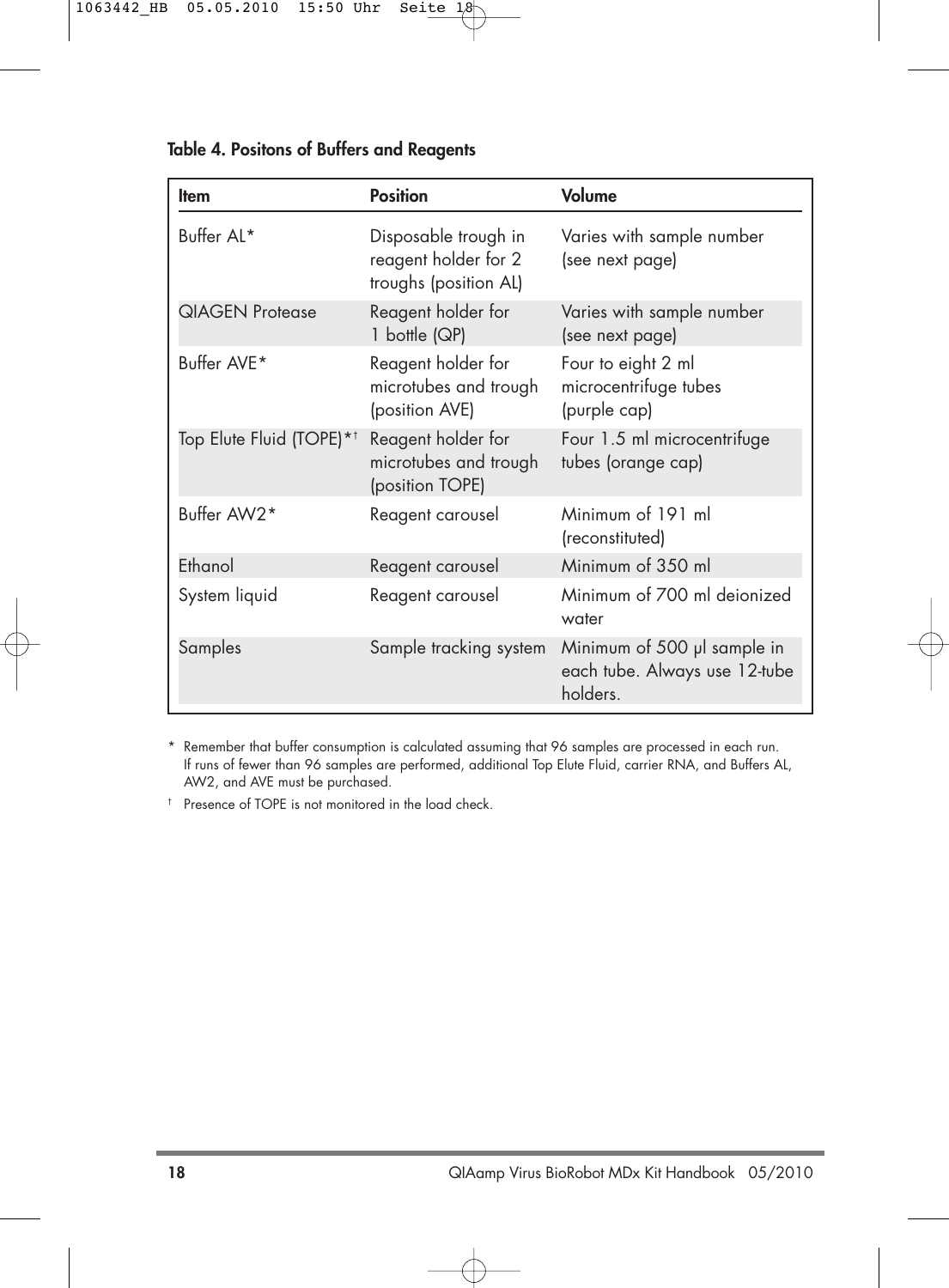### **Worktable Overview**



**Figure 1** The BioRobot MDx worktable.

### **Partially using a QIAamp 96 plate**

The QIAamp 96 plate can be used for runs of 32–96 samples (sample number must be a multiple of 8).

If only part of a QIAamp 96 plate is used (e.g., the first 48 wells), seal the unused wells with tape and leave them sealed throughout the purification procedure. Ensure that complete columns of eight samples are processed. After use, keep the unused wells sealed and store the QIAamp 96 plate in the blister pack in which it was supplied.

When reusing partially used plates, label used wells with a waterproof marker pen and remove the adhesive tape covering the unused wells. Cover the used wells with adhesive tape before beginning the purification procedure.

### **Storage of purified nucleic acids**

Viral nucleic acids are eluted with Buffer AVE into the Elution Microtubes CL. After purification, the eluates should be used directly in downstream applications or stored for up to 24 hours at 2–8°C. For longer storage, the purified nucleic acids should be stored at –20°C or –80°C.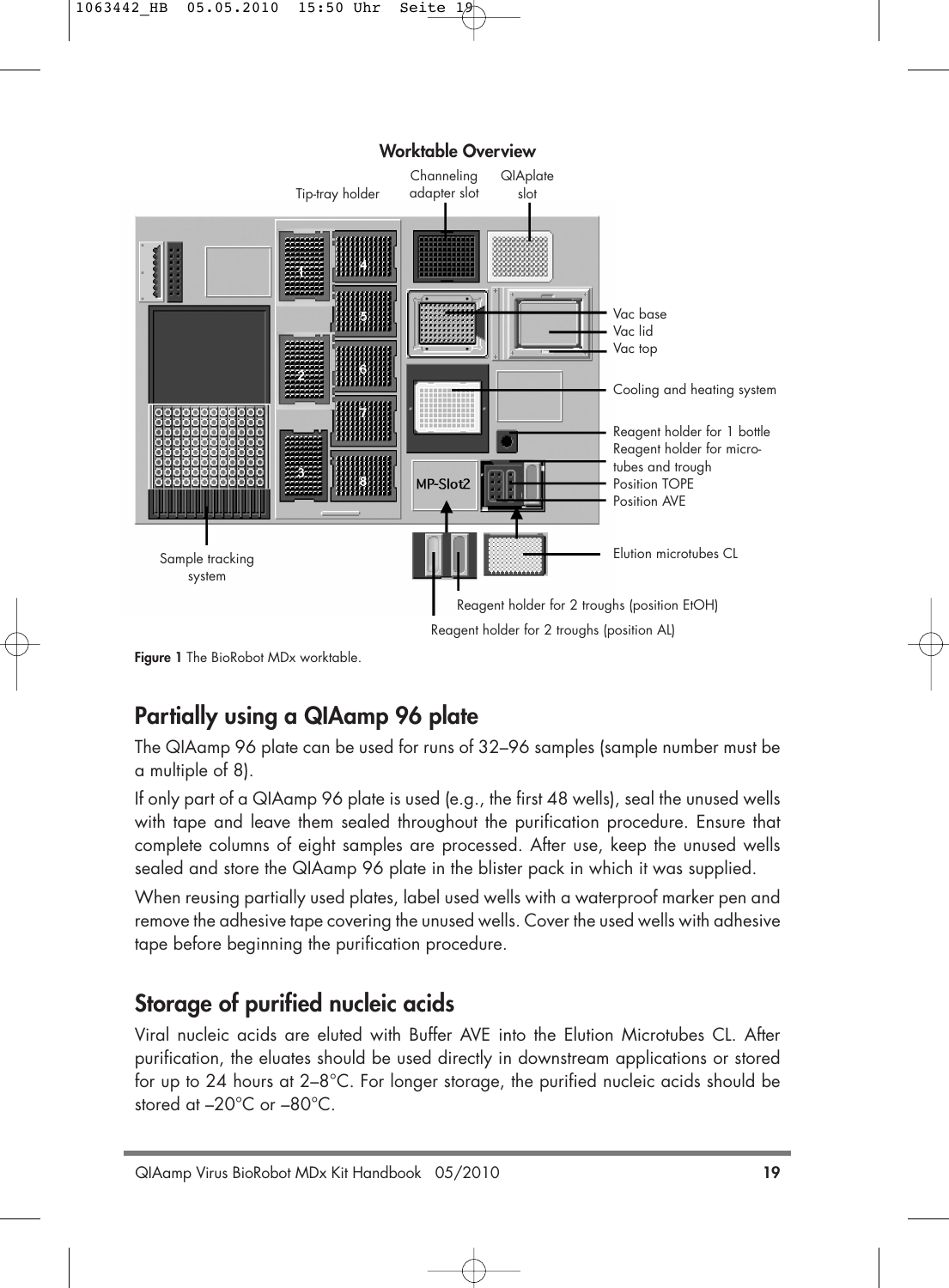## **Protocol: Purification of Viral RNA and DNA**

### **Important points before starting**

- n. Before beginning the procedure, read the Important Notes on pages 12–19.
- Ensure that you are familiar with operating the BioRobot MDx. Refer to the BioRobot MDx User Manual for operating instructions.

### **Things to do before starting**

- Equilibrate the plasma/serum samples and the QIAGEN Protease to room temperature (15–25°C).
- Orient samples in the tube holders of the sample tracking system so that the bar m. codes face the bar code reader camera. Bar code labels should be stuck to the sample tubes so that the bar code lines are horizontal. Each tube should contain at least 500 µl of sample.
- Check that QIAGEN Protease, Buffer AW2, and the Buffer AL–carrier RNA mixture u. have been prepared according to the instructions on pages 12–15.

#### **Procedure**

**1. Make sure that the BioRobot MDx is switched on.**

The power switch is located on the lower right of the front BioRobot MDx panel.

- **2. Switch on the computer and monitor.**
- **3. Launch the QIAsoft MDx Operating System.**

The QIAsoft MDx software can be started from the desktop.

**4. Login with your username and personal password.**

The username and password for each user can be defined by the supervisor. For detailed information on how to assign a username and password to each user, refer to the BioRobot MDx User Manual.

- **5. Select the "QIAamp Virus MDx Protocol" (located in the "Viral Nucleic Acid Purification" package) using the protocol selection box in the "Execute" environment toolbar.**
- **6.** Click will to start the QIAamp Virus MDx Protocol.
- **7. Enter the number and position of samples to be processed.**

A multiple of 8 between 32 and 96 samples should be selected. Mark the corresponding position on the screen by selecting the appropriate columns and click the "OK" button to continue. If only part of the QIAamp 96 plate is used, ensure that the unused positions are sealed with tape.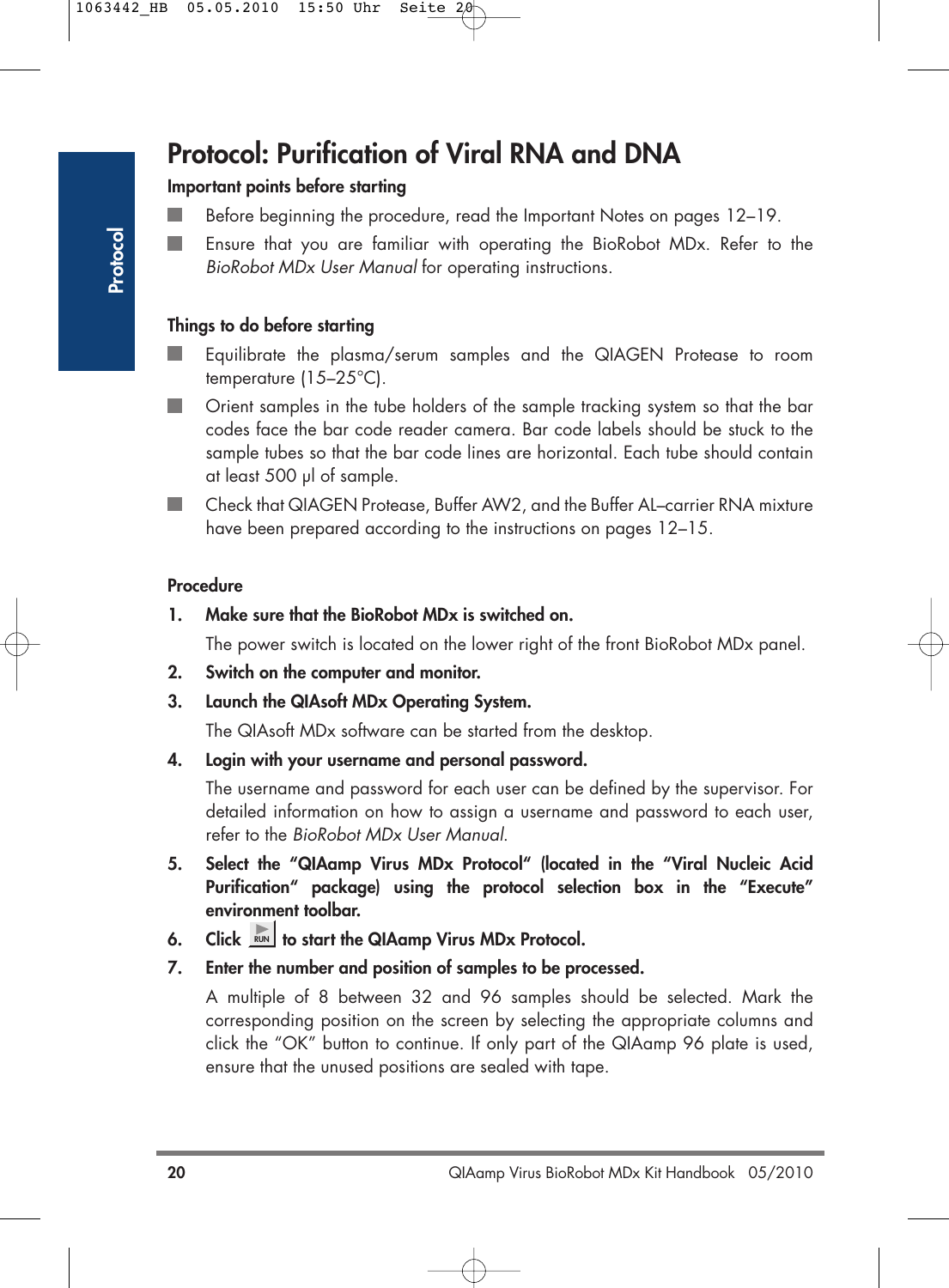**Note**: Buffer consumption is calculated on processing runs of 96 samples. If runs of fewer than 96 samples are performed, it will be necessary to purchase additional Top Elute Fluid, carrier RNA, and Buffers AL, AW2, and AVE.

### **8. Scan the bar code of the kit found on the Q-Card.**

The QIAsoft MDx software will prompt you to enter the kit bar code printed on the Q-Card supplied with the kit. Use the hand-held bar code reader to scan in the bar code from the Q-Card. The bar code contains information about the material number, lot number, and expiration date of the reagents. This information will be logged in a report file generated for every processed run.

### **9. Choose to process samples with unlocked or locked worktable hood.**

For additional safety, the worktable hood can be locked by the software after the load check has been completed successfully. Locking prevents adulteration or removal of samples, components, or reagents needed for completion of the run. The operator is protected from potentially infectious material and from contact with moving parts of the BioRobot MDx during the run.

### **10. Choose whether to use sample bar codes.**

The QIAsoft MDx software provides complete data tracking including scanning and processing of sample bar codes. If samples are not labeled with bar codes, the feature can be switched off.

### **11. Follow the instructions for setting up the worktable.**

The QIAsoft MDx software will now take you through the remaining steps required to set up the BioRobot MDx for the QIAamp Virus BioRobot MDx Protocol.

A choice box will appear in which you can decide if you wish to be guided by a wizard in setting up the worktable. The wizard will take you through the remaining steps required to set up the BioRobot MDx. Follow the steps detailed in each protocol message before continuing. The wizard allows you to go backwards and forwards between the next 19 steps and describes which reagent or labware must be placed at which position. We strongly recommend using the wizard for starting a run and suggest that only very experienced operators should load the BioRobot MDx without using the wizard.

After the worktable hood is closed, the BioRobot MDx checks if every component needed for the protocol is in place and if sample bar codes can be read. If a setup error is detected, the instrument pauses and a display message prompts you to recheck that item thoroughly. Follow the steps detailed in each protocol message before continuing. Once the protocol has passed the load check it will complete the purification process without interruption.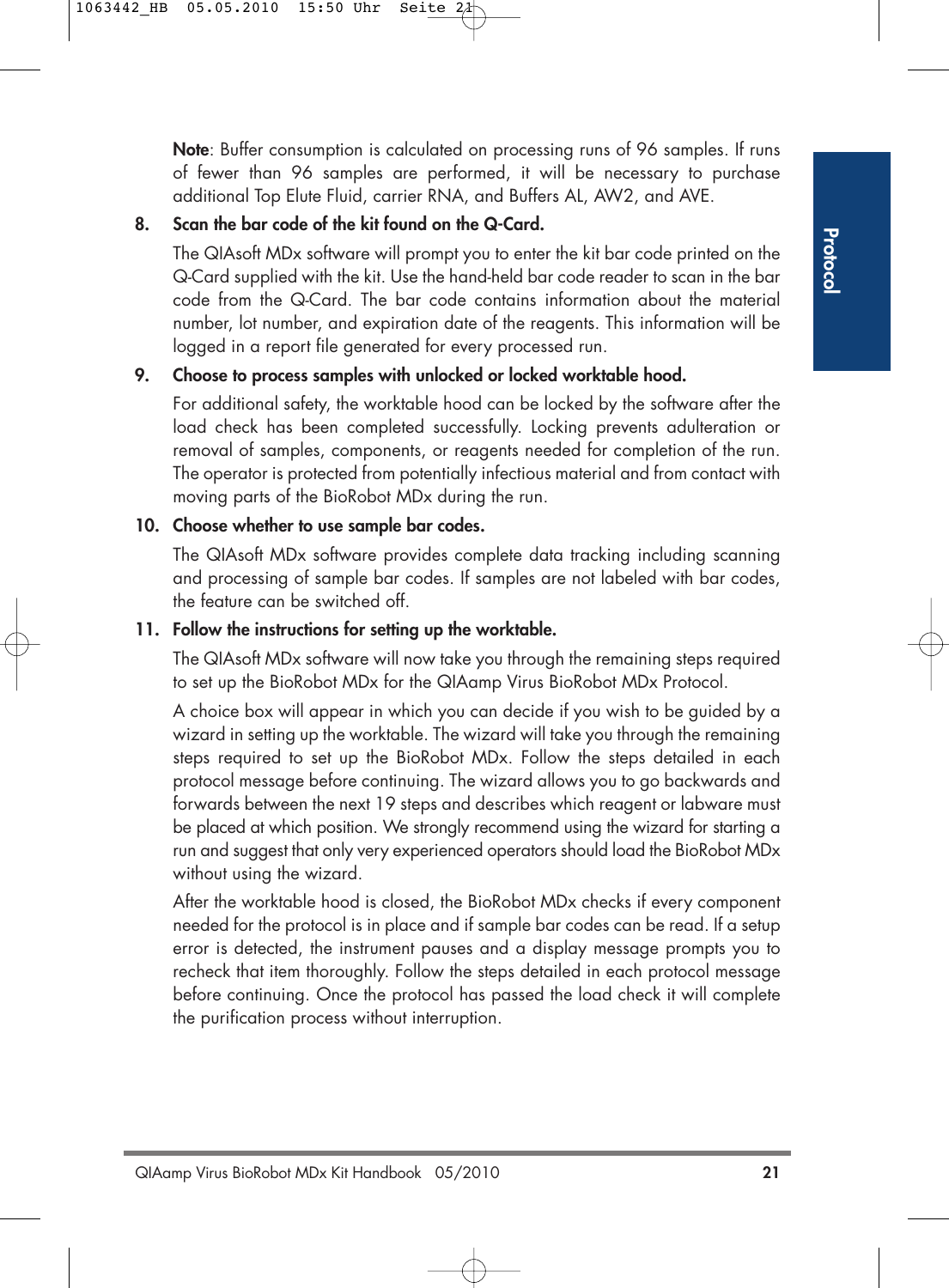### **Generation of a report file**

After the run, a report file is generated to summarize all the data relevant to the run. The file is automatically saved in rich text format (\*.rtf) under the default directory **C:\Program Files\QIAsoft MDx\UserData\ReportData** . The identification bar code of

the processed elution microtube rack is used as a file name.

Operator: Date/Time: Protocol name: Run Time: Number of processed samples: Q-card bar code: – Catalog number: – Lot number – Expiration date: BioRobot MDx: QIAsoft Version: Robot Configuration: Message Log File: Report log file: Manual entered sample bar codes: Number of bar codes entered manually TempPressureControl: PASSED/FAILED Maintenance: The protocol was executed with no/1-n open maintenance action(s)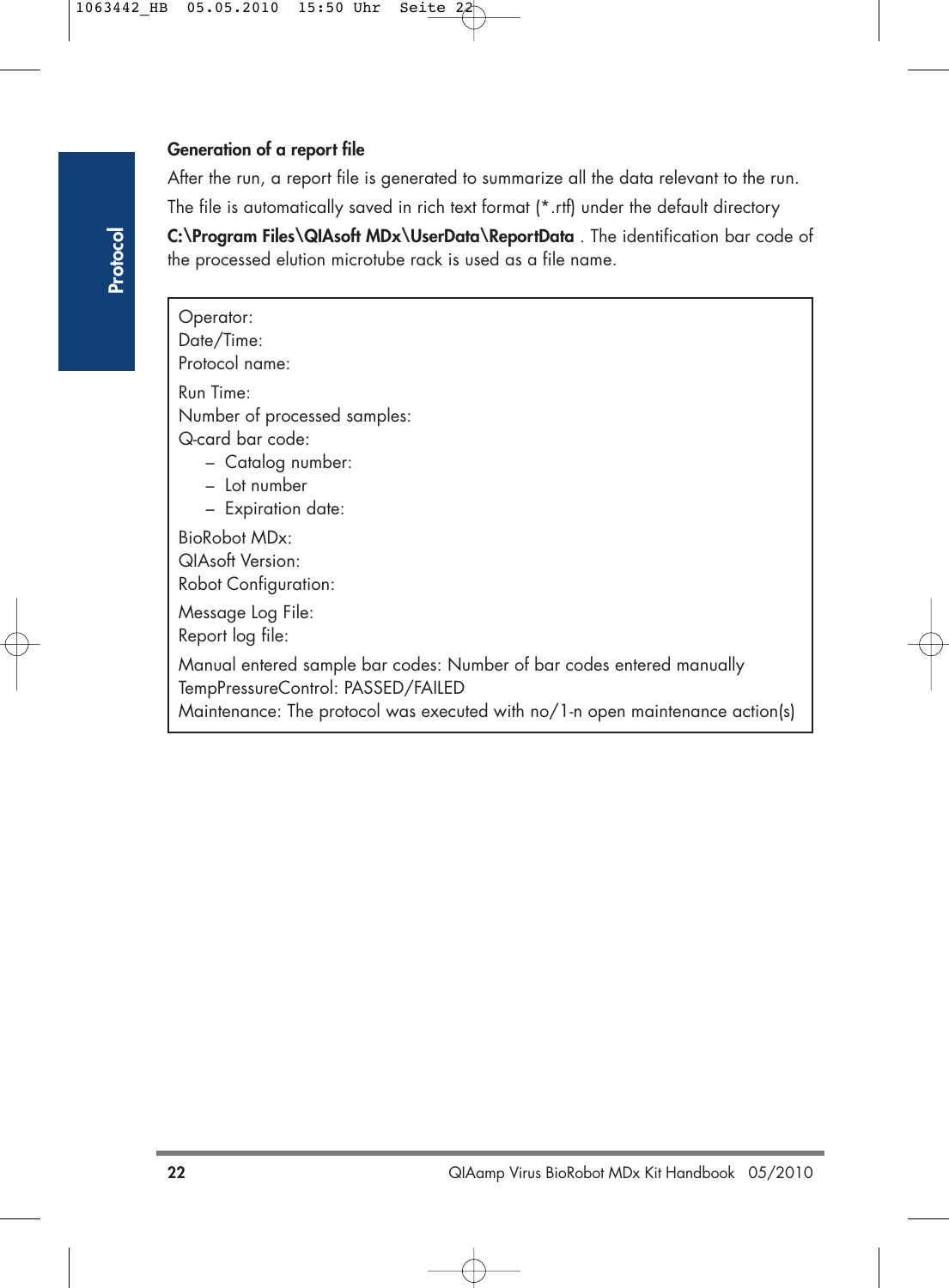| General Results: |                 |                  |                       |
|------------------|-----------------|------------------|-----------------------|
| Result table     | Position        | Sample bar codes | Sample result         |
|                  | A1              | 4581565415       | 4581565415            |
| 2                | B1              | 358252511        | 358252511             |
| 3                | C1              | 1156615656       | 1156615656            |
| 4                | D1              | 415615615        | 415615615             |
| 5                | E1              | 555488466        | 555488466             |
| 6                | F1              | 5464815156       | 5464815156 (invalid)* |
| 7                | G1              | 1988911118       | 1988911118            |
| .                |                 | 1515115616       | 1515115616            |
| 89               | A12             | 1151511661       | 1151511661            |
| 90               | B12             | 2312313232       | 2312313232            |
| 91               | C12             | 8748866361       | 8748866361            |
| 92               | D <sub>12</sub> | 13548483648      | Ť                     |
| 93               | E12             | 13355656545      | 13355656545           |
| 94               | F12             | 56165156561      | 56165156561           |
| 95               | G12             | 23156165156      | 23156165156           |
| 96               | H12             | 8941878191       | 8941878191            |

All samples where bar codes have been copied from the "sample bar codes" to the "sample result" column have been processed successfully.

\* If a position is flagged with the comment "invalid", a safety check during the process has identified a problem with this sample (e.g., cryoprecipitates or clots). For more detailed information, refer to the Troubleshooting Guide on pages 24–29.

 $\dagger$  If positions in the "sample result" column do not contain any information, a non-recoverable process error occurred during the sample preparation. For more detailed information, refer to the BioRobot MDx User Manual.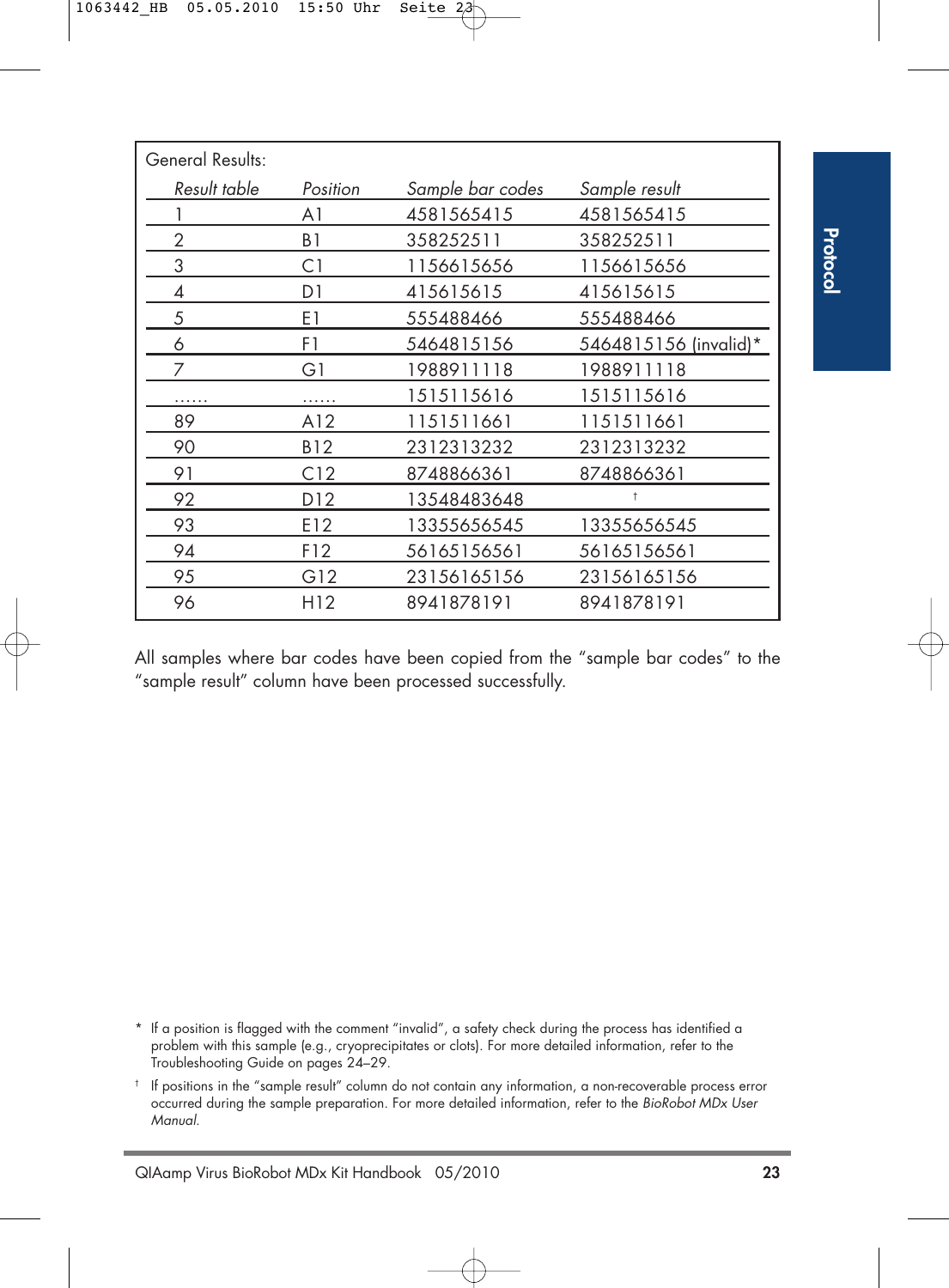## **Troubleshooting Guide**

This troubleshooting guide may be helpful in solving any problems that may arise. The scientists in QIAGEN Technical Services are always happy to answer any questions you may have about either the information and protocol in this handbook or molecular biology applications (see back cover for contact information).

|    |                                                       | <b>Comments and suggestions</b>                                                                                                                                                                                                                                                                                                                                 |
|----|-------------------------------------------------------|-----------------------------------------------------------------------------------------------------------------------------------------------------------------------------------------------------------------------------------------------------------------------------------------------------------------------------------------------------------------|
|    | Little or no nucleic acid in the eluate               |                                                                                                                                                                                                                                                                                                                                                                 |
| a) | Carrier RNA not added to Buffer AL                    | Reconstitute carrier RNA in Buffer AVE and<br>mix with Buffer AL as described on<br>pages 13-14. Repeat the purification<br>procedure with new samples.                                                                                                                                                                                                         |
| b) | Degraded carrier RNA                                  | Carrier RNA reconstituted in Buffer AVE was<br>stored at temperatures above -20°C, or<br>Buffer AL-carrier RNA mixture was stored<br>for more than 48 hours at 2-8°C. Prepare a<br>new tube of carrier RNA dissolved in<br>Buffer AVE, mix with Buffer AL immediately,<br>store appropriately. Repeat<br>and<br>the<br>purification procedure with new samples. |
| c) | Samples frozen and thawed<br>more than once           | Repeated freezing and thawing should be<br>avoided (see page 12). Always use fresh<br>samples or samples that have been thawed<br>once only.                                                                                                                                                                                                                    |
|    | d) Degraded viral nucleic acids                       | Samples were left standing<br>at<br>room<br>temperature for too long. Repeat the<br>purification procedure with new samples.                                                                                                                                                                                                                                    |
|    | e) Insufficient sample lysis in Buffer AL             | Protease was subjected to<br>QIAGEN<br>temperatures for<br>prolonged<br>elevated<br>periods of time. Repeat the procedure using<br>new samples and fresh QIAGEN Protease.                                                                                                                                                                                       |
| f) | Buffer AL-carrier RNA mixture<br>prepared incorrectly | Check Buffer AL for foaming after addition<br>of carrier RNA. Remove any large bubbles<br>present on the surface using a pipet.                                                                                                                                                                                                                                 |
| g) | Buffer AL-carrier RNA mixture<br>mixed insufficiently | Mix Buffer AL with carrier RNA dissolved in<br>Buffer AVE by gently inverting the tube of<br>Buffer AL-carrier RNA at least 10 times.                                                                                                                                                                                                                           |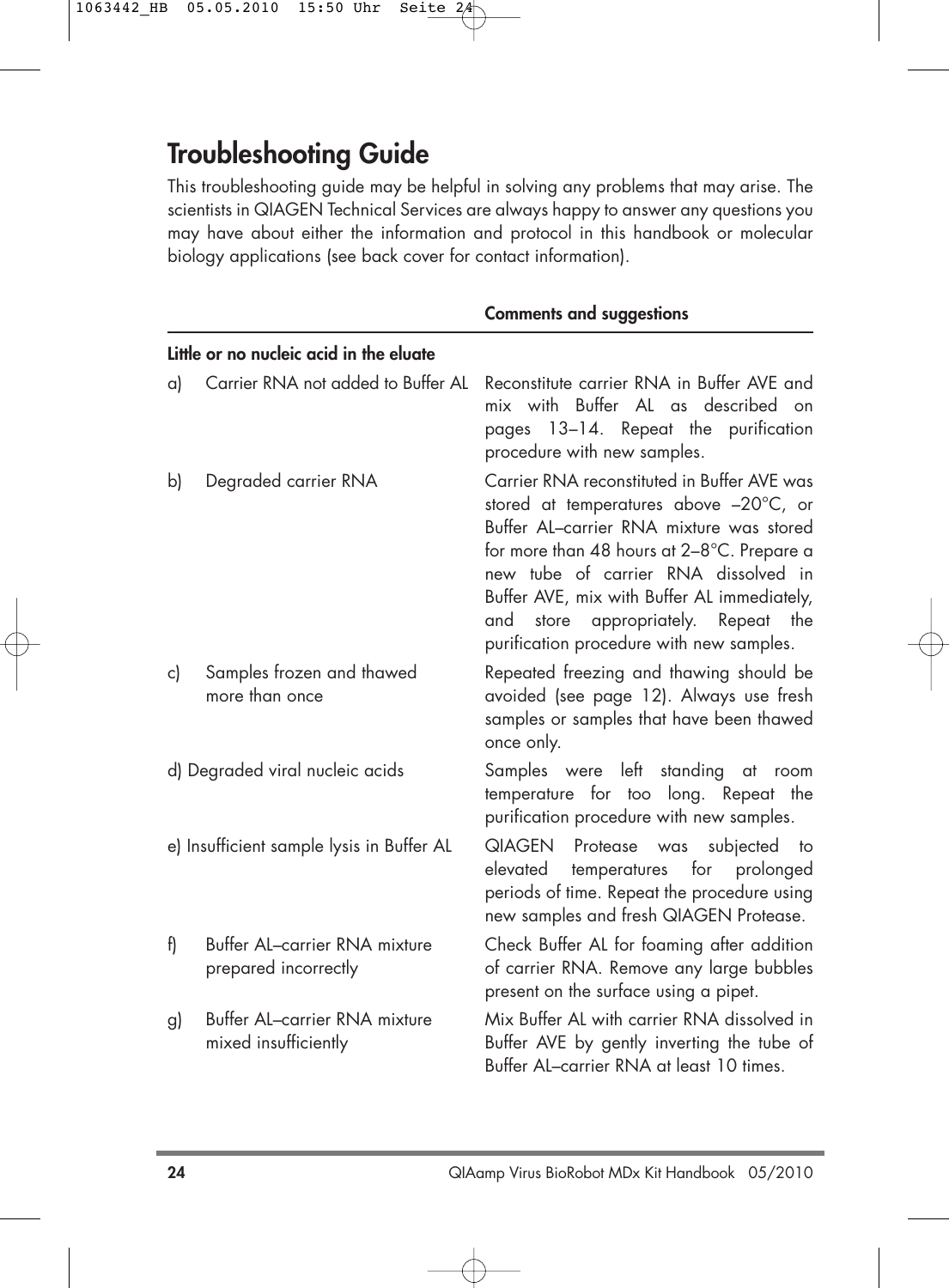#### **Comments and suggestions**

| h)      | Low-percentage ethanol used<br>instead of 96-100% for<br>reconstitution of buffers or the<br>refilling of the ethanol bottle | Repeat the purification procedure with new<br>samples and 96-100% ethanol. Do not<br>use denatured alcohol, which contains<br>other substances such as methanol or<br>methylethylketone.                                                                                                                                                                                                                                                    |
|---------|------------------------------------------------------------------------------------------------------------------------------|---------------------------------------------------------------------------------------------------------------------------------------------------------------------------------------------------------------------------------------------------------------------------------------------------------------------------------------------------------------------------------------------------------------------------------------------|
| i)      | Isopropanol used instead of ethanol<br>for reconstitution of buffers or the<br>refilling of the ethanol bottle               | We recommend the use of ethanol, as use<br>of isopropanol causes reduced yields. Do<br>not use denatured alcohol, which contains<br>other substances such as methanol or<br>methylethylketone.                                                                                                                                                                                                                                              |
| i)      | RNA is degraded                                                                                                              | Check the integrity of the RNA in the original<br>samples. Often RNA is degraded by RNases<br>in the starting material (plasma, serum, body<br>fluids). Ensure that the<br>samples<br>are<br>processed quickly following collection or<br>removal from storage. Check for RNase<br>contamination of buffers and water and<br>ensure that no RNase is introduced during<br>the procedure. Use Buffer AVE or RNase-free<br>water for elution. |
| k)      | RNase contamination in Buffer AVE                                                                                            | Each vial of Buffer AVE should be used once<br>only. Repeat the purification procedure with<br>a new vial of Buffer AVE.                                                                                                                                                                                                                                                                                                                    |
| $\vert$ | Buffer AW2 prepared incorrectly                                                                                              | Check that Buffer AW2 concentrates were<br>diluted with the correct volumes of ethanol.<br>Repeat the purification procedure with new<br>samples.                                                                                                                                                                                                                                                                                           |
| m)      | Starting material contains<br>phosphate                                                                                      | Protease Resuspension<br>Buffer<br>is<br>not<br>with<br>phosphate-buffered<br>compatible<br>solutions such as PBS.* Avoid phosphate by<br>using Tris-buffered solutions* or RNase-free<br>water instead. If phosphate cannot be<br>avoided, resuspend QIAGEN Protease in<br>Protease Solvent (see page 35 for ordering<br>information).                                                                                                     |

\* When working with chemicals, always wear a suitable lab coat, disposable gloves, and protective goggles. For more information, consult the appropriate material safety data sheets (MSDSs), available from the product supplier.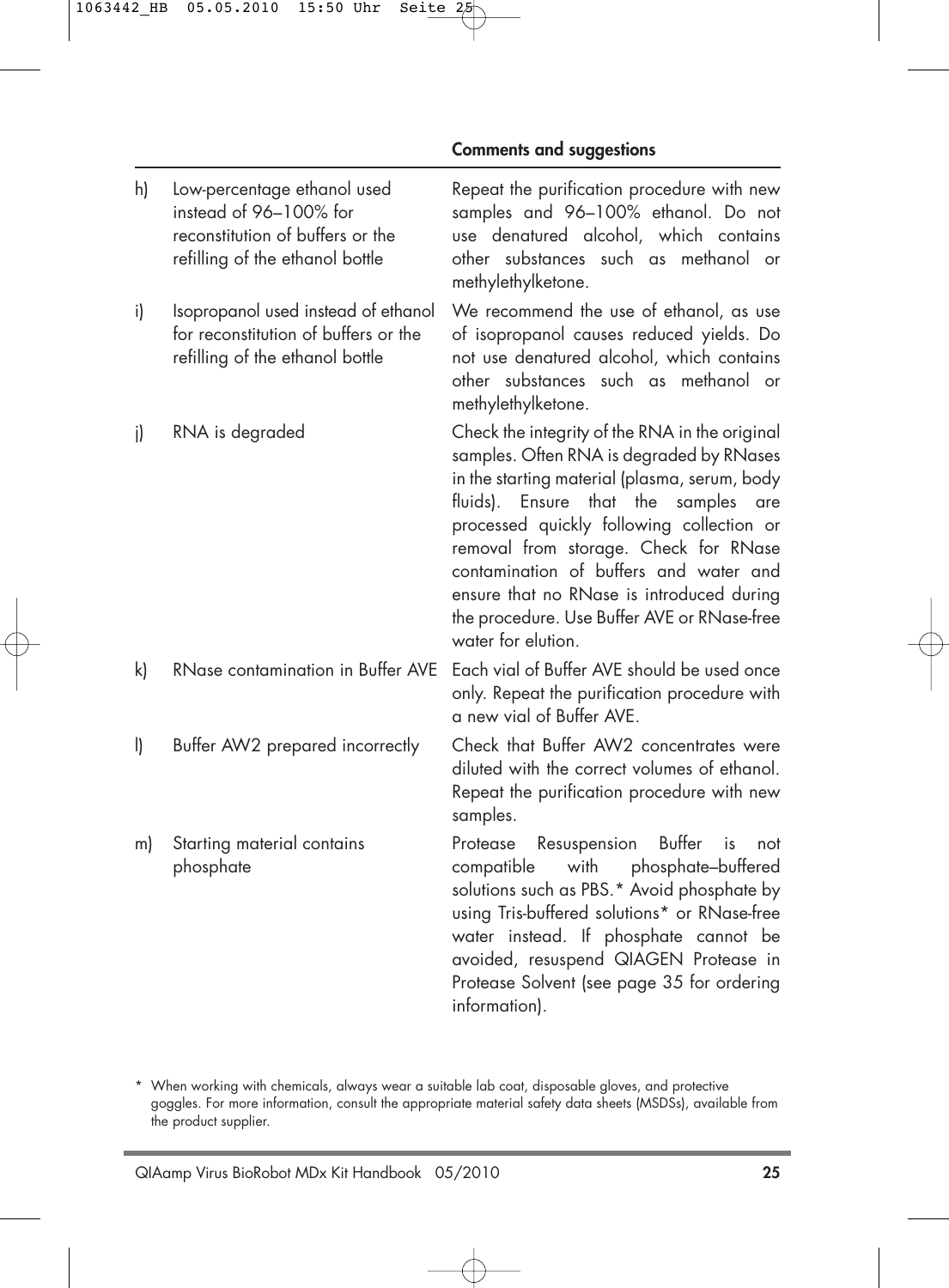### **RNA or DNA does not perform well in downstream enzymatic reactions**

| a) | Little or no RNA or DNA in<br>the eluate                                                                                                | See "Little or no nucleic acid in the eluate",<br>page 24, for possible reasons. Increase the<br>amount of eluate added to the reaction, if<br>possible.                                                                                                                                               |
|----|-----------------------------------------------------------------------------------------------------------------------------------------|--------------------------------------------------------------------------------------------------------------------------------------------------------------------------------------------------------------------------------------------------------------------------------------------------------|
| b) | Too much or too little carrier RNA<br>in the eluate                                                                                     | Determine the maximum amount of carrier<br>suitable for your amplification<br><b>RNA</b><br>reaction. Adjust the concentration of carrier<br>RNA added to Buffer AL accordingly (see<br>"Addition of carrier RNA to Buffer AL",<br>pages 13-14).                                                       |
| c) | Reduced sensitivity                                                                                                                     | Determine the maximum volume of eluate<br>suitable for your amplification reaction.<br>Reduce or increase the volume of eluate<br>the amplification reaction<br>added to<br>accordingly.                                                                                                               |
| d) | Performance of purified nucleic<br>acids in downstream assays varies<br>according to their original positions<br>on the QIAamp 96 plate | Salt and ethanol components of Buffer AW2<br>may have separated out after being left<br>for a long period between runs. Always mix<br>buffers thoroughly before each run.                                                                                                                              |
| e) | A new combination of reverse<br>transcriptase and Taq DNA<br>polymerase was used                                                        | enzymes are changed it may be<br>lf.<br>necessary to readjust the amount of carrier<br>RNA added to Buffer AL and the amount of<br>eluate used.                                                                                                                                                        |
| f) | Elution microtubes autoclaved<br>before elution                                                                                         | Do not autoclave elution microtubes.<br>Autoclaving may leach chemicals from the<br>walls of elution microtubes that can inhibit<br>some enzymatic reactions. Repeat the<br>purification procedure with a new set of<br>elution microtubes. Elution microtubes are<br>delivered RNase- and DNase-free. |
| g) | Hemolytic plasma samples used                                                                                                           | To completely remove hemoglobin, an<br>additional wash step using Buffer AW1 is<br>necessary. Contact QIAGEN Technical<br>Services for an additional protocol version<br>to use on the BioRobot MDx.                                                                                                   |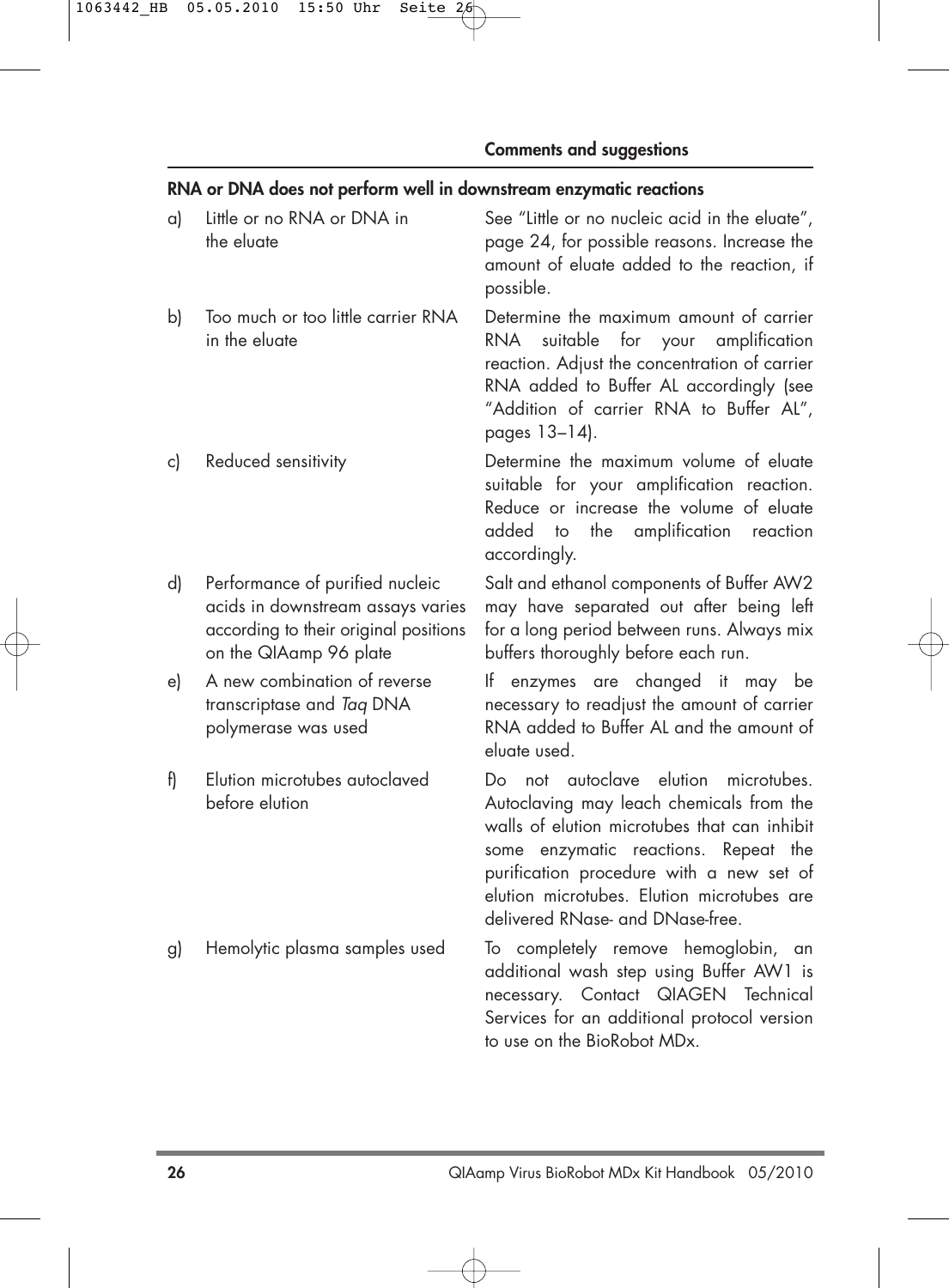### **General handling**

a) Some bar codes not identified Sample tubes were not positioned correctly in the tube holders of the sample tracking system. Turn the tubes so that the bar codes face the bar code reader on the left of the BioRobot MDx. Scan the sample tubes again and continue with the run once all samples have been correctly identified.

> Bar code labels should be stuck to the sample tubes so that the bar code lines are horizontal. If some bar code labels were incorrectly oriented, remove the unidentified tubes from the sample tracking system tube holder and enter their identification codes into the table either manually or using the hand-held bar code reader. Put the sample tubes back in the sample tracking system tube holder and continue with the protocol.

> Check that the type of bar code used can be read by the QIAsoft MDx Operating System (refer to the BioRobot MDx User Manual for a list of bar code systems that the software can interpret). Remove the unidentified tubes from the sample tracking system tube holder and manually enter their identification codes into the table. Replace the sample tubes in the sample tracking system tube holder and continue with the protocol.

b) Blocked wells in the QIAamp Freezing of samples may lead to 96 plate denaturation and precipitation of proteins. These cryoprecipitates can clog the QIAamp 96 plate membrane. If cryoprecipitates are visible, they can be pelleted by centrifugation at 6800  $\times$  g for 3 minutes. The cleared supernatant should be removed and processed immediately without disturbing the pellet. Do not use plasma that has been frozen and thawed more than once.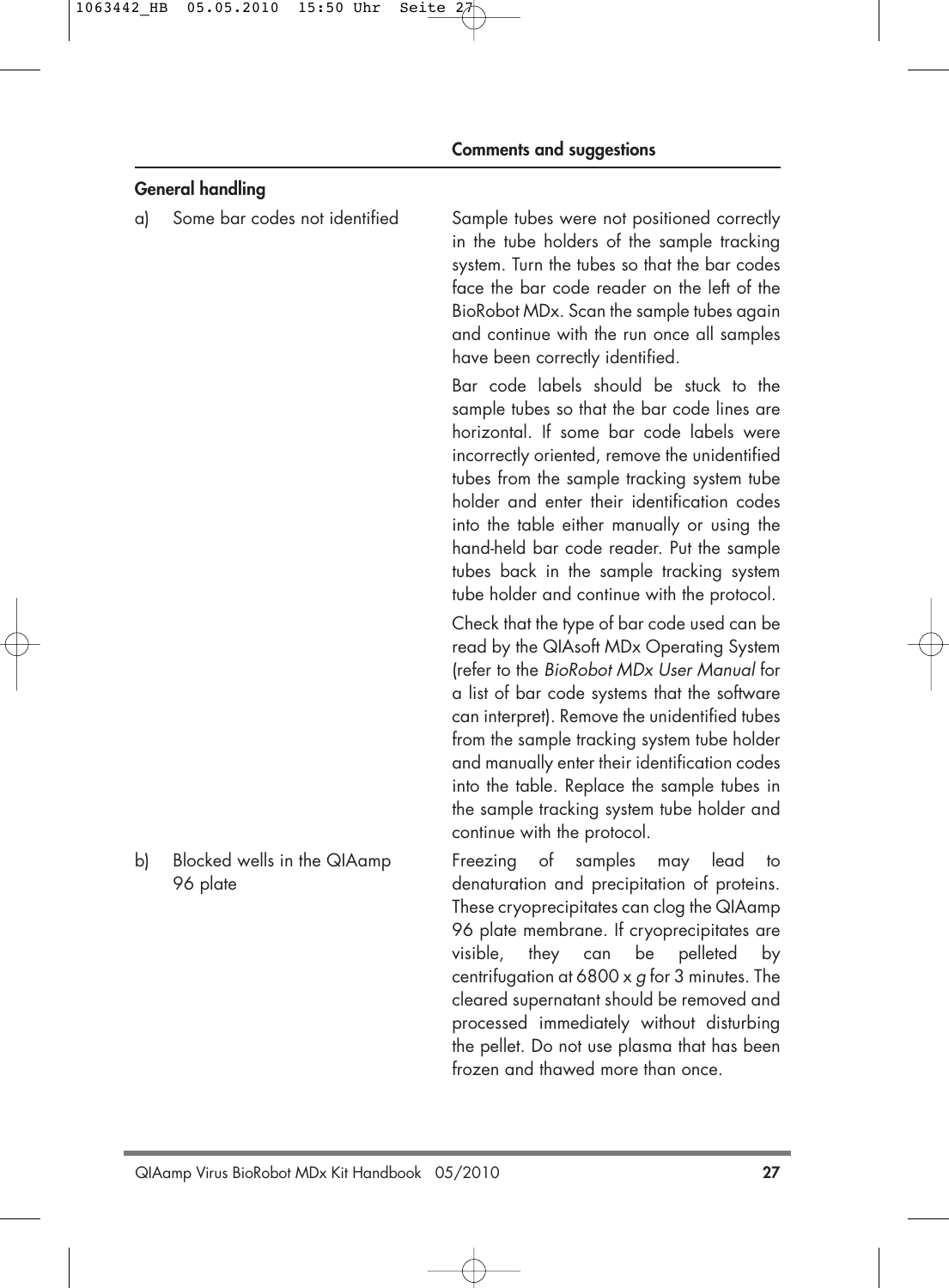| c) | Variable elution volumes                                                        | The tubes containing Top Elute Fluid were not<br>completely filled. Each vial of Top Elute Fluid<br>should be used once only, even if only part<br>of the plate was processed.                                                                                                                                                                                                                                                                                              |
|----|---------------------------------------------------------------------------------|-----------------------------------------------------------------------------------------------------------------------------------------------------------------------------------------------------------------------------------------------------------------------------------------------------------------------------------------------------------------------------------------------------------------------------------------------------------------------------|
|    |                                                                                 | Different plasma samples can lead<br>to<br>different elution volumes. The quality of<br>recovered nucleic acids is not affected.                                                                                                                                                                                                                                                                                                                                            |
| d) | Result of single samples marked<br>as invalid in the report file                | During aspiration of the samples from<br>sample tubes, no sample was detected.                                                                                                                                                                                                                                                                                                                                                                                              |
|    |                                                                                 | During aspiration of the samples from<br>sample tubes, clots were detected.                                                                                                                                                                                                                                                                                                                                                                                                 |
|    |                                                                                 | Cryoprecipitates prevented<br>transter<br>ot<br>correct sample volumes from sample tubes to<br>the S-Block.                                                                                                                                                                                                                                                                                                                                                                 |
|    |                                                                                 | After sample transfer, not enough sample<br>was detected in the S-Block.                                                                                                                                                                                                                                                                                                                                                                                                    |
| e) | Some positions in the "Sample<br>result" column in the report file<br>are empty | A processing error occurred during sample<br>preparation. Information about the status of<br>the samples being processed when the<br>protocol was interrupted may have been<br>lost.                                                                                                                                                                                                                                                                                        |
| f) | Z-movement blocked during<br>tip disposal                                       | The tip disposal bag in the tip disposal<br>container was not emptied, leading to a tip<br>jam. After the protocol has stopped,<br>carefully shake the container in the position<br>beneath the tip-disposal station, and try to<br>pull it out. Empty the tip disposal bag,<br>remove the jammed tips, and continue the<br>protocol.                                                                                                                                       |
|    |                                                                                 | The tip disposal bag was not inserted<br>correctly into the tip disposal container,<br>leading to a tip jam. The bag must fit tightly<br>to the wall of the container so that ejected<br>tips fall down freely. Carefully shake the<br>container in the position beneath the tip-<br>disposal station and try to pull it out. Empty<br>the tip disposal bag, remove the jammed<br>tips, and make sure that the bag fits tightly to<br>the container. Continue the protocol. |

**Comments and suggestions**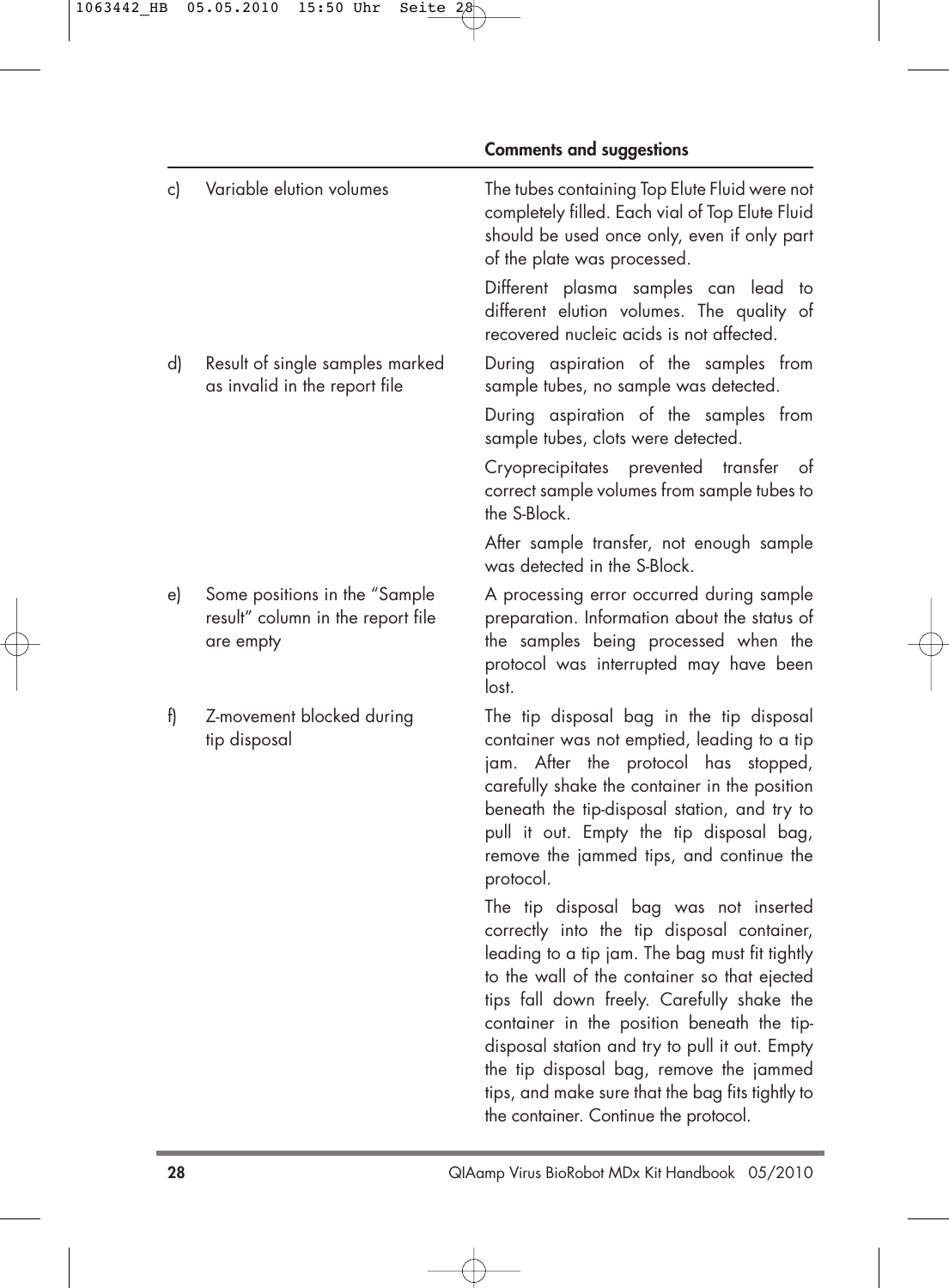The tip disposal container was not pushed back completely, leading to a tip jam. Remove the tip disposal container and the jammed tips, clean the container, and insert it again. Push it back until a metallic click is heard. Continue the protocol.

g) Vacuum error during elution Sufficient vacuum was not achieved. After the protocol has stopped, open the worktable hood, and check whether the QIAamp 96 plate fits flush to the elution microtubes. Correct the position of the QIAamp 96 plate, close the hood, and continue the protocol.

h) QIAsoft MDx software prompts There is no contact between the sensor and operator to refill the system liquid the system liquid container. Ensure that the container although the container container is positioned correctly in the is filled container holder and that the outsides of container and sensor are dry.

i) QIAsoft MDx software prompts Drops adjacent to the sensor (inside or operator to empty the waste outside the waste container) cause sensing container although the container of a full container. Make sure that the is empty container is positioned correctly in the container holder and that the outside of the container is dry.

j) QIAsoft MDx software prompts Drops adjacent to the sensor (inside or operator to empty the vacuum outside the vacuum trap) cause sensing of a trap although the bottle is empty. full bottle. Make sure that the bottle is positioned correctly in the container holder and that the outside of the container is dry.

- 
- 
-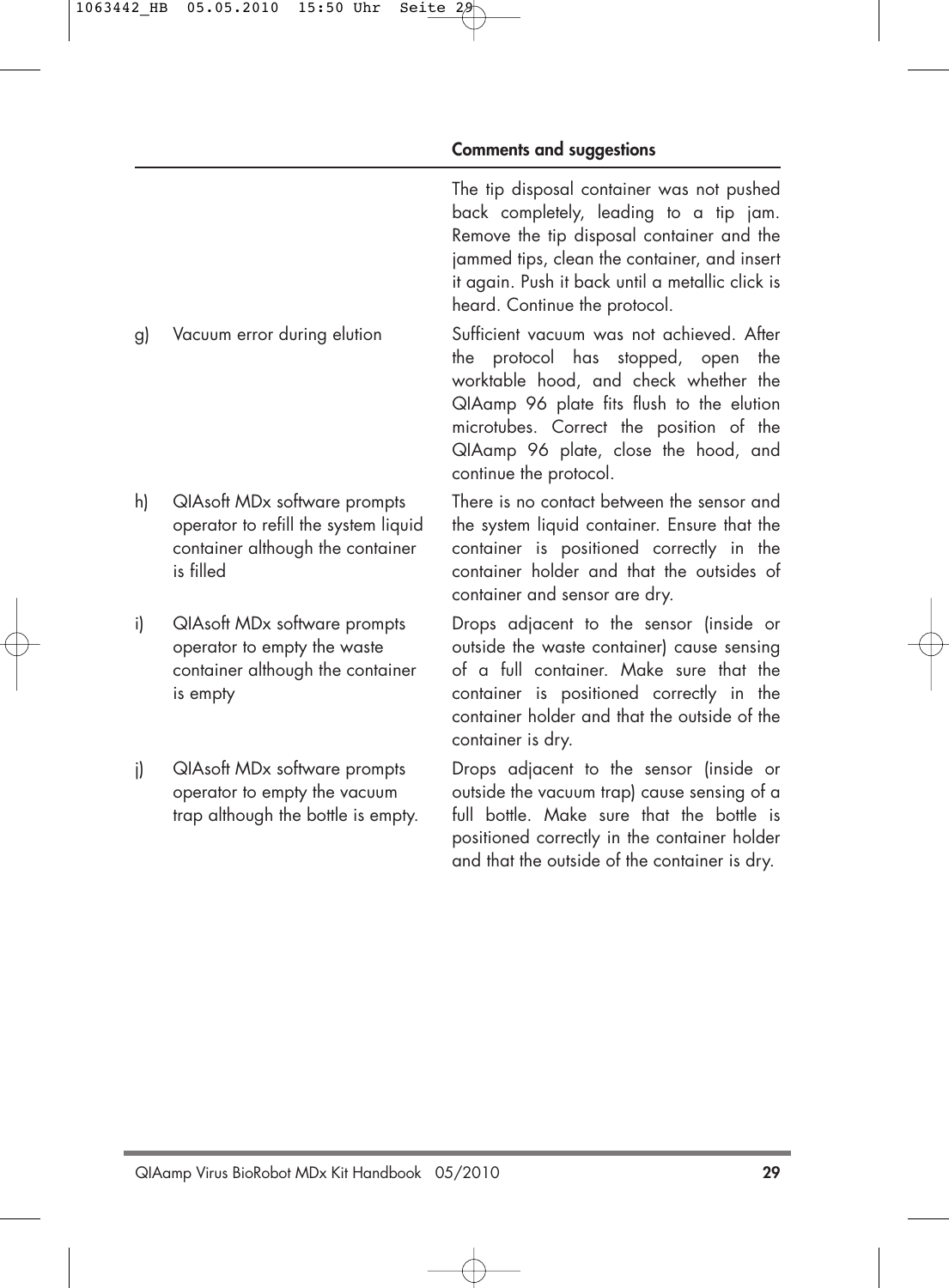## **Appendix A: General Considerations**

### **Handling RNA**

Ribonucleases (RNases) are very stable and active enzymes that generally do not require cofactors to function. Since RNases are difficult to inactivate, and only minute amounts are sufficient to destroy RNA, do not use any plasticware or glassware without first eliminating possible RNase contamination. Care should be taken to avoid inadvertently introducing RNases into the RNA sample during or after the isolation procedure. In order to create and maintain an RNase-free environment, the following precautions must be taken during pretreatment and use of disposable and nondisposable vessels and solutions while working with RNA.

### **General handling**

Proper microbiological aseptic technique should always be used when working with RNA. Hands and dust particles may carry bacteria and molds and are the most common sources of RNase contamination. Always wear latex or vinyl gloves while handling reagents and RNA samples to prevent RNase contamination from the surface of the skin or from dusty laboratory equipment. Change gloves frequently and keep tubes closed.

### **Disposable plasticware**

The use of sterile, disposable polypropylene tubes is recommended throughout the procedure. These tubes are generally RNase-free and do not require pretreatment to inactivate RNases. The BioRobot MDx procedure uses sterile, conductive disposable filter-tips (1100 µl); see page 35 for ordering information.

### **Non-disposable plasticware**

Non-disposable plasticware should be treated before use to ensure that it is RNase-free. Plasticware should be thoroughly rinsed with 0.1 M NaOH,\* 1 mM EDTA\* followed by RNase-free water (see "Solutions", page 31). Alternatively, chloroform-resistant plasticware can be rinsed with chloroform\* to inactivate RNases.

### **Glassware**

Glassware should be treated before use to ensure that it is RNase-free. Glassware used for RNA work should be cleaned with detergent, thoroughly rinsed and oven-baked at >240°C for four or more hours (overnight, if more convenient) before use. Autoclaving alone will not fully inactivate many RNases. Oven baking will both inactivate ribonucleases and ensure that no other nucleic acids (such as plasmid DNA) remain on the surface of the glassware. Alternatively, glassware can be treated with DEPC\* (diethyl pyrocarbonate). Cover the glassware with 0.1% DEPC in water overnight (12 hours) at 37°C, and then autoclave or heat to 100°C for 15 minutes to remove residual DEPC.

<sup>\*</sup> When working with chemicals, always wear a suitable lab coat, disposable gloves, and protective goggles. For more information, consult the appropriate material safety data sheets (MSDSs), available from the product supplier.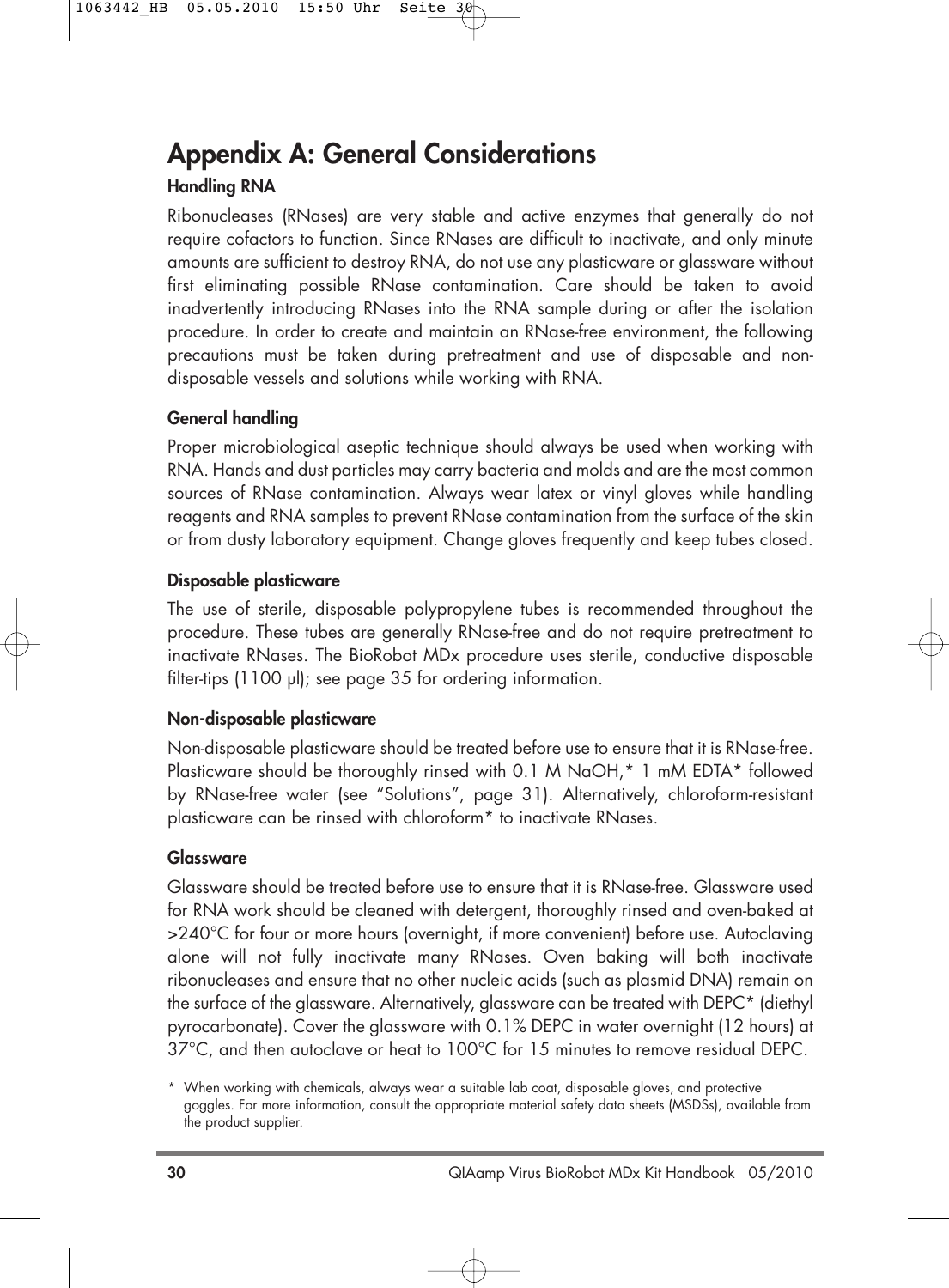**Note**: Corex® tubes should be rendered RNase-free by treatment with DEPC and not by baking. This will reduce the failure rate of this type of tube during centrifugation.

### **Electrophoresis tanks**

Electrophoresis tanks should be cleaned with detergent solution (e.g., 0.5% SDS),\* rinsed with water, dried with ethanol,† and then filled with a solution of 3% hydrogen peroxide.\* After 10 minutes at room temperature, the electrophoresis tanks should be rinsed thoroughly with RNase-free water.

### **Solutions**

Solutions (water and other solutions) should be treated with 0.1% DEPC. DEPC will react with primary amines and cannot be used directly to treat Tris buffers.\* DEPC is highly unstable in the presence of Tris buffers and decomposes rapidly into ethanol and  $CO<sub>2</sub>$ . When preparing Tris buffers, treat water with DEPC first, and then dissolve Tris to make the appropriate buffer.

DEPC is a strong, but not absolute, inhibitor of RNases. It is commonly used at a concentration of 0.1% to inactivate RNases on glass or plasticware or to create RNase-free solutions and water. DEPC inactivates RNases by covalent modification. Trace amounts of DEPC will modify purine residues in RNA by carbethoxylation. Carbethoxylated RNA is translated with very low efficiency in cell-free systems. However, its ability to form DNA:RNA or RNA:RNA hybrids is not seriously affected unless a large fraction of the purine residues have been modified. Residual DEPC must always be removed from solutions or vessels by autoclaving or heating to 100°C for 15 minutes.

Add 0.1 ml DEPC to 100 ml of the solution to be treated, and shake vigorously to bring the DEPC into solution or let the solution incubate for 12 hours at 37°C. Autoclave for 15 minutes to remove any trace of DEPC. It may be desirable to test water sources for the presence of contaminating RNases since many sources of distilled water are free of RNase activity.

**Note**: Buffers in the QIAamp Virus BioRobot MDx Kit are not rendered RNase-free by DEPC treatment and are therefore free of any DEPC contamination.

<sup>\*</sup> When working with chemicals, always wear a suitable lab coat, disposable gloves, and protective goggles. For more information, consult the appropriate material safety data sheets (MSDSs), available from the product supplier.

<sup>†</sup> Plastics used for some electrophoresis tanks are not resistant to ethanol. Take proper care and check the supplier's instructions.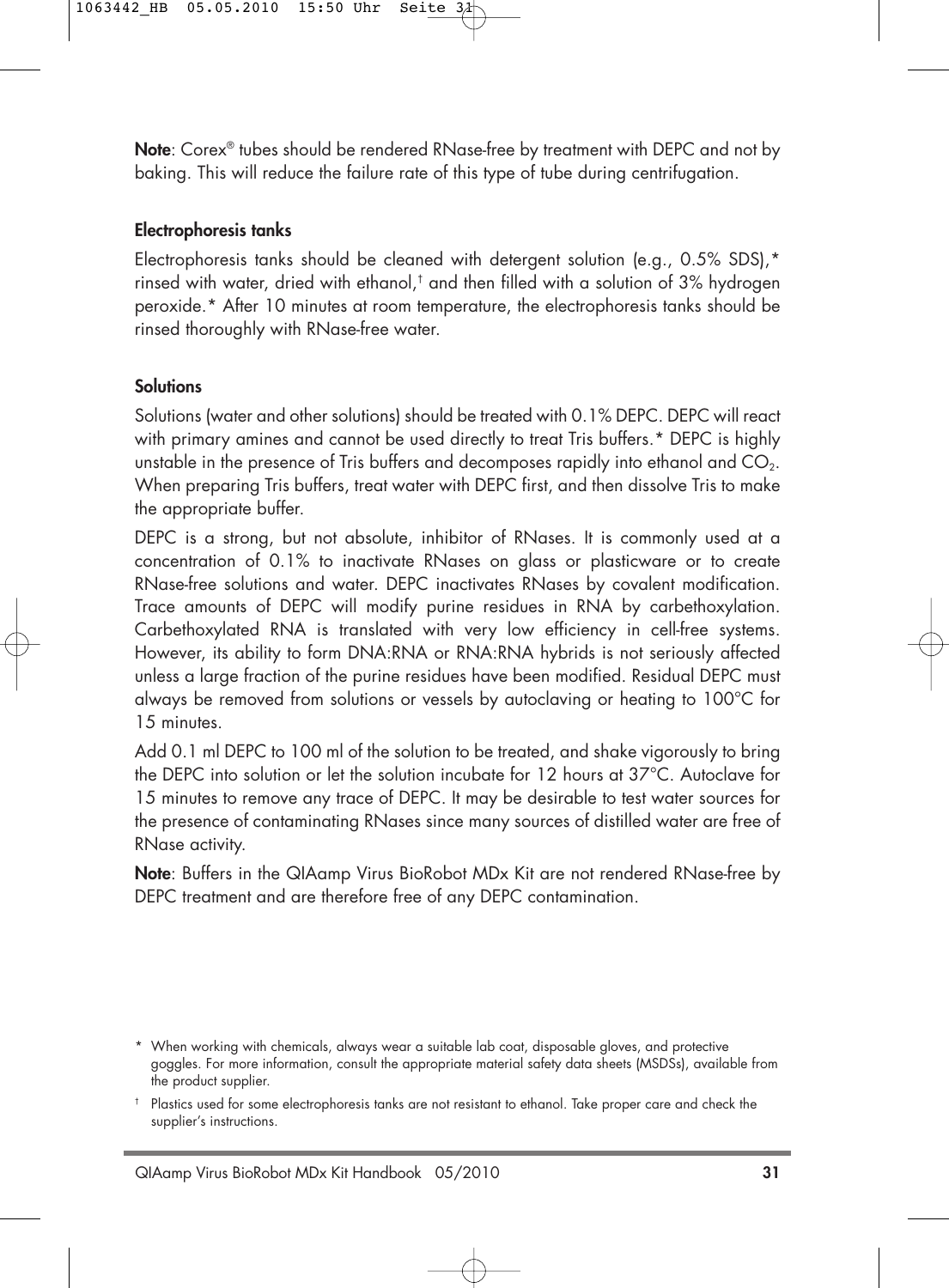## **Appendix B: Calculating the Amount of Internal Control**

To monitor the efficiency of sample preparation and downstream assay, an internal control, provided with the diagnostic downstream assay, is added to the lysis buffer (Buffer AL). To calculate the amount of internal control needed in QIAamp Virus BioRobot MDx protocols, the amount of Buffer AL and volume of the eluate must be taken into account.

#### **Determining how much internal control will be in downstream reactions**

To determine the volume of internal control that is present in the downstream assay, use the formula:

$$
IC_{RXN} = \frac{IC_{LB} \times LB_{SAM} \times EL_{RXN}}{(LB_{TOT} + IC_{LB}) \times EL_{SAM}}
$$

where:

| $IC_{RXN}$        | $=$ | Volume of internal control per downstream reaction                                       |
|-------------------|-----|------------------------------------------------------------------------------------------|
| $IC_{LB}$         | $=$ | Volume of internal control added to lysis buffer (Buffer AL, with added<br>carrier RNA)  |
| LB <sub>SAM</sub> | $=$ | Volume of lysis buffer (Buffer AL, with added carrier RNA) per sample                    |
| $EL_{RXN}$        | $=$ | Volume of eluate per downstream reaction                                                 |
| LB <sub>TOT</sub> | $=$ | Total volume of lysis buffer (Buffer AL, with added carrier RNA) used in<br>the protocol |
| EL <sub>SAM</sub> |     | Volume of elution buffer (Buffer AVE) per sample                                         |

As an example, User 1 is working with a diagnostic assay that is validated for use with 50 µl of internal control solution (IC<sub>IB</sub>) added to 1400 µl lysis buffer (LB<sub>TOT</sub>). The manual sample-preparation method provided with the diagnostic assay uses 100 µl of lysis buffer per sample (LB<sub>SAM</sub>) with a 225 µl elution volume (EL<sub>SAM</sub>). User 1 uses 25 µl of eluate per downstream reaction ( $EL_{\text{exyl}}$ ). The volume of internal control solution in each downstream reaction  $\left(C_{RXY}\right)$  for the standard assay with manual sample preparation is:

$$
IC_{RXN} = \frac{50 \text{ pl} \times 100 \text{ pl} \times 25 \text{ pl}}{(1400 \text{ pl} + 50 \text{ pl}) \times 225 \text{ pl}} = 0.383 \text{ pl}
$$

The final downstream reactions contain 0.383 µl of internal control solution per reaction.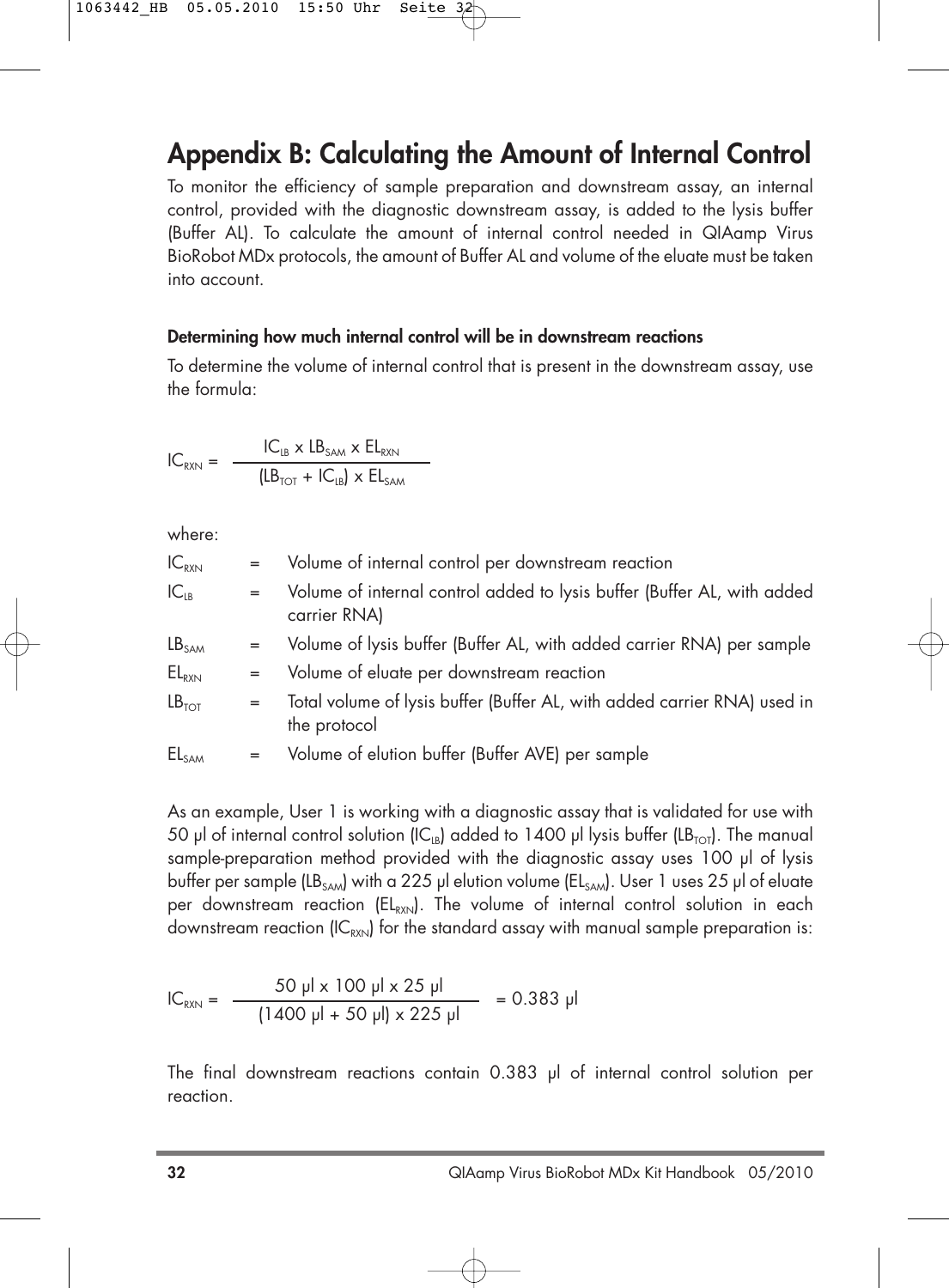### **Determining how much internal control solution to add before starting**

After you know the amount of internal control that you want to have present in the downstream assay  $\left(C_{RX}\right)$ , then you need to determine the amount to add to the lysis buffer before starting purification using the QIAamp Virus BioRobot MDx protocol  $\{IC_{1B}\}$ . To calculate this value, use the formula:

$$
IC_{LB} = \frac{IC_{RXN} \times LB_{TOT} \times El_{SAM}}{\left( LB_{SAM} \times El_{RXN} \right) - \left( IC_{RXN} \times El_{SAM} \right)}
$$

Continuing the example above, User 1 needs 0.383 µl of internal control solution per reaction (IC<sub>RXN</sub>) with 25 µl of eluate per reaction (EL<sub>RXN</sub>). User 1 follows the QIAamp Virus BioRobot MDx protocol, which provides the volumes shown in Table 5.

#### **Table 5. Volumes Used in the QIAamp Virus BioRobot MDx Protocol**

| <b>Description</b>                                                                                                                                                 | Variable          | Volume                                   |
|--------------------------------------------------------------------------------------------------------------------------------------------------------------------|-------------------|------------------------------------------|
| Volume of lysis buffer (Buffer AL, with added<br>carrier RNA) per sample                                                                                           | LB <sub>SAM</sub> | 270 µl                                   |
| Total volume of lysis buffer (Buffer AL, with<br>added carrier RNA) used in the protocol<br>(for 96 samples; see Table 2, page 14, for<br>runs with fewer samples) | LB <sub>TOT</sub> | $33 \text{ ml}$<br>$(33,000 \text{ pl})$ |
| Sample input volume                                                                                                                                                | <b>SAM</b>        | $263$ pl                                 |
| Volume of elution buffer (Buffer AVE) per sample                                                                                                                   | EL <sub>SAM</sub> | ارر 91                                   |
| Final volume of eluate per sample                                                                                                                                  | EV                | 60-90 µl<br>(mean 83 µl)                 |

The amount of internal control solution  $IC_{IB}$  that User 1 needs to add to 33 ml lysis buffer  $(LB_{TOT})$  is:

$$
IC_{LB} = \frac{0.383 \, \text{pl} \times 33,000 \, \text{pl} \times 91 \, \text{pl}}{(270 \, \text{pl} \times 25 \, \text{pl}) - (0.383 \, \text{pl} \times 91 \, \text{pl})} = 171 \, \text{pl}
$$

User 1 needs to add 171 µl of internal control solution to 33 ml lysis buffer (Buffer AL, with added carrier RNA) before purification of 96 samples.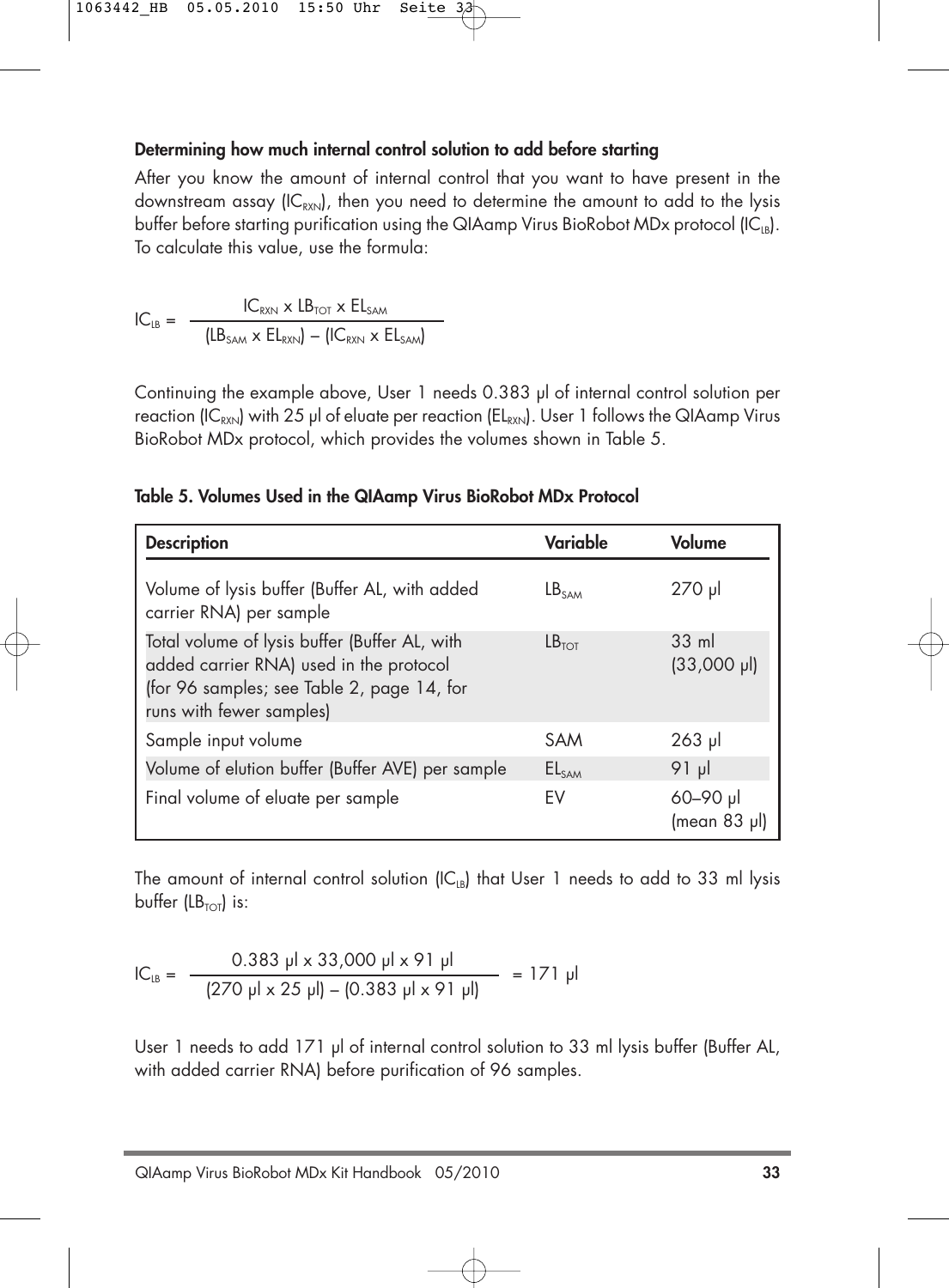#### **Adjusting for titer calculations**

Titers are frequently calculated by comparison of target to internal control in amplification reactions. The factor used to determine titer for a commercial assay will be calibrated to the sample input volumes (SAM) and the final volume of the eluate (EV) in the sample-preparation method. If these volumes differ from the volumes in the QIAamp Virus BioRobot MDx protocol, then a conversion factor (CF) needs to considered for accurate calculation of titers. To calculate this factor, use the formula:

 $CF = \frac{SAM_{MDx} \times EV_{CA}}{Q_{L1}}$  $\mathsf{SAM}_{\mathsf{CA}}$  x  $\mathsf{EV}_{\mathsf{MDx}}$ 

where:

| SAM <sub>MDx</sub> |  | Sample input volume for QIAamp Virus BioRobot MDx protocol |  |  |  |  |  |  |
|--------------------|--|------------------------------------------------------------|--|--|--|--|--|--|
|--------------------|--|------------------------------------------------------------|--|--|--|--|--|--|

- $SAM_{CA}$  = Sample input volume for sample preparation according to the commercial assay
- $EV_{MDx}$  = Final volume of eluate with QIAamp Virus BioRobot MDx protocol
- $EV_{CA}$  = Final volume of eluate with sample preparation according to the commercial assay

Continuing the example above, if the manual sample-preparation method with the commercial assay has a sample input volume  $(SAM<sub>ca</sub>)$  of 100 µl and a final eluate volume (EV<sub>CA</sub>) of 225 µl, then User 1 calculates a conversion factor of

$$
CF = \frac{263 \text{ pl} \times 225 \text{ pl}}{100 \text{ pl} \times 83 \text{ pl}} = 7.13
$$

In this example, the purified nucleic acids are  $7.13$  times more concentrated using the QIAamp Virus BioRobot MDx protocol. User 1 needs to either divide the assay results by 7.13 or dilute the samples 7.13-fold prior to purification.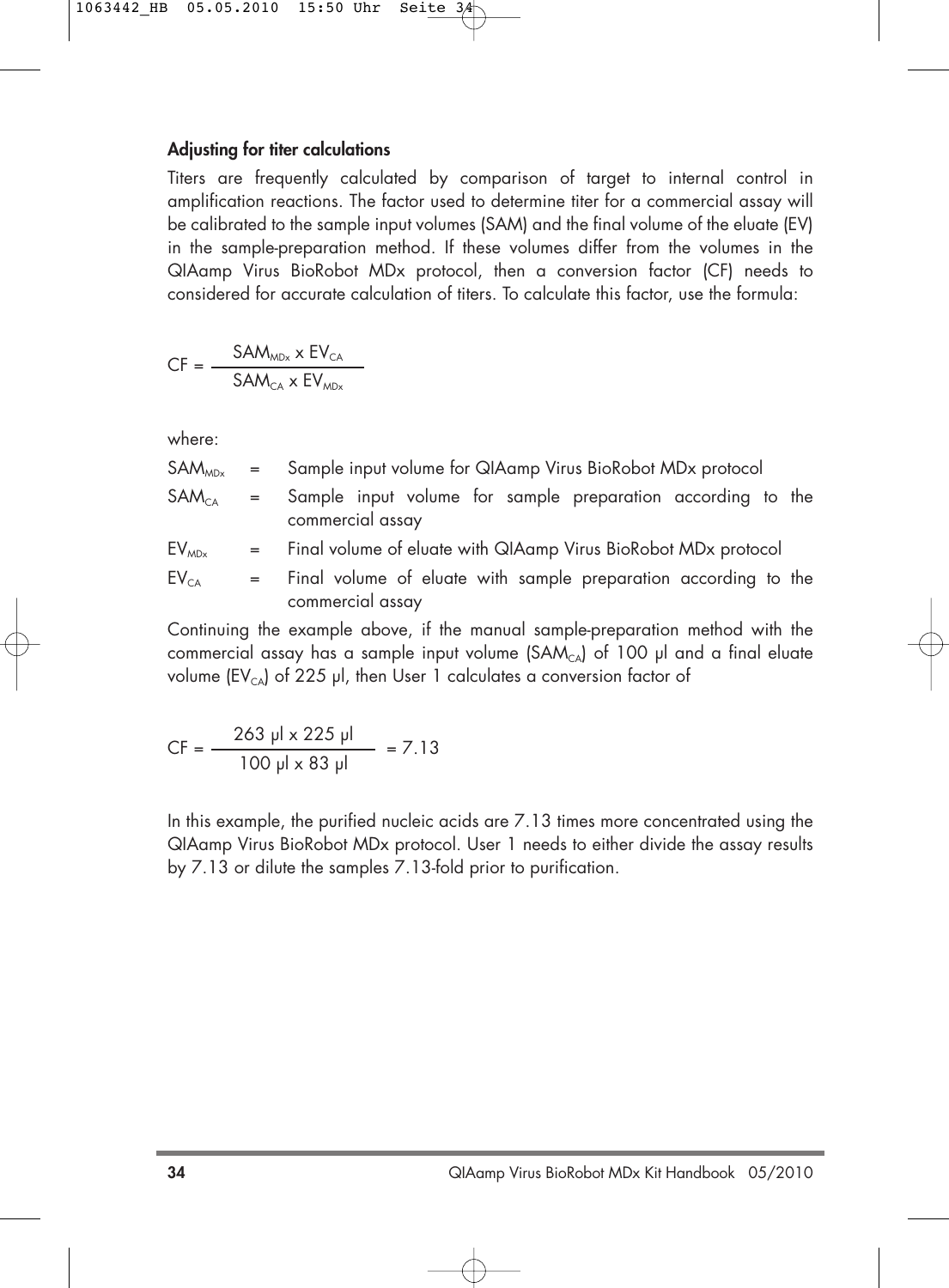## **Ordering Information**

| Product                                      | <b>Contents</b>                                                                                                                                                                                                                                                                                                                                                               | Cat. no. |
|----------------------------------------------|-------------------------------------------------------------------------------------------------------------------------------------------------------------------------------------------------------------------------------------------------------------------------------------------------------------------------------------------------------------------------------|----------|
| <b>QIAamp Virus</b><br>BioRobot MDx Kit (12) | For 12 x 96 preps on the BioRobot<br>MDx: 12 QIAamp 96 Plates,<br>RNase-free Buffers,* QIAGEN<br>Protease, S-Blocks, Disposable<br>Troughs, Racks with Elution<br>Microtubes CL (0.4 ml), Carrier RNA,<br>Top Elute Fluid, Caps, Tape Pad                                                                                                                                     | 965652   |
| BioRobot MDx                                 | BioRobot MDx System includes:<br>robotic workstation with 8 dilutor<br>units, variable spacing system,<br>sample tracking system,<br>computer-controlled vacuum pump,<br>automated vacuum manifold,<br>cooling and heating system,<br>QIAsoft MDx Operating System,<br>computer, laboratory cabinet,<br>accessory cabinet, 1-year warranty<br>on parts and labor <sup>t</sup> | 900600   |
| <b>Accessories</b>                           |                                                                                                                                                                                                                                                                                                                                                                               |          |
| Disposable Filter-Tips,<br>1100 µl (960)     | Conducting disposable filter-tips,<br>pack of 960                                                                                                                                                                                                                                                                                                                             | 9012598  |
| <b>QIAGEN Protegse</b><br>(lyophilized)      | 7.5 Anson units per vial (lyophilized)                                                                                                                                                                                                                                                                                                                                        | 19155    |
| QIAGEN Protease (30 AU)                      | 4 x 7.5 Anson units (lyophilized)                                                                                                                                                                                                                                                                                                                                             | 19157    |
| Protease Solvent (6 ml)                      | 6 ml of Protease Solvent                                                                                                                                                                                                                                                                                                                                                      | 1021055  |
| Buffer AW1 (concentrate,<br>$151$ ml)        | 151 ml Wash Buffer (1) Concentrate                                                                                                                                                                                                                                                                                                                                            | 1021052  |
| Buffer AW2<br>(concentrate, 324 ml)          | 324 ml Wash Buffer (2) Concentrate                                                                                                                                                                                                                                                                                                                                            | 19072    |
| Buffer AL (216 ml)                           | 216 ml Lysis Buffer AL                                                                                                                                                                                                                                                                                                                                                        | 19075    |

\* Wash buffers are labeled with bar codes, and expiration date is stated on the Q-Card in the kit.

† Warranty PLUS 2 (cat. no. 9238868) recommended: 3-year warranty, 2 preventive maintenance visits per year, 48-hour priority response, all labor, travel, and parts.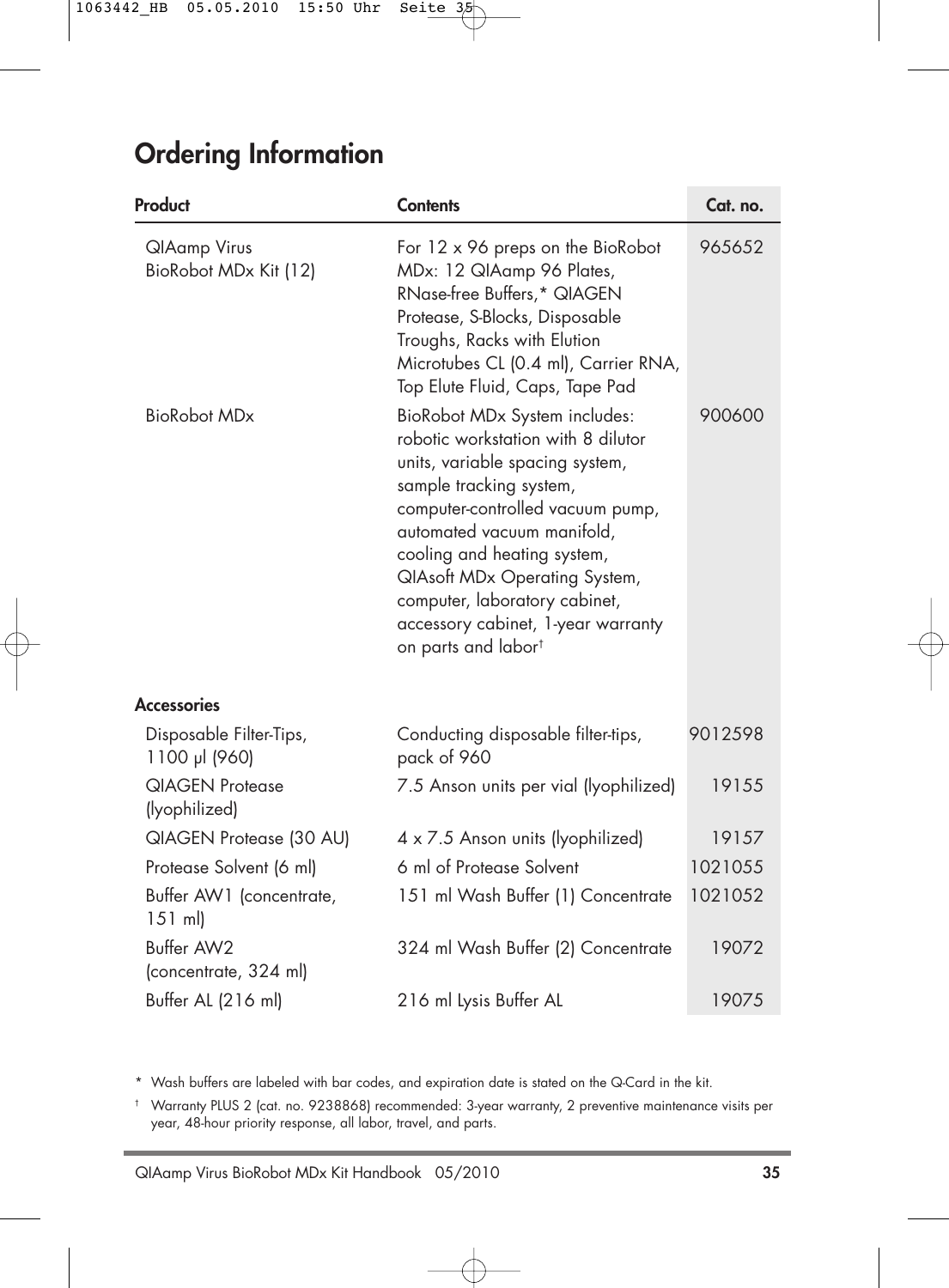## **Ordering Information**

| Product                                          | <b>Contents</b>                                                                                                                                                                                                             | Cat. no. |
|--------------------------------------------------|-----------------------------------------------------------------------------------------------------------------------------------------------------------------------------------------------------------------------------|----------|
| S-Blocks (24)                                    | 96-well blocks with 2.2 ml wells for<br>use with QIAamp 96 and QIAamp 96<br>BioRobot Kits, 24 blocks per case                                                                                                               | 19585    |
| Tape Pads (5)                                    | Adhesive tape sheets for sealing<br>multiwell plates and blocks:<br>25 sheets per pad, 5 pads per pack                                                                                                                      | 19570    |
| Elution Microtubes CL (24 x 96)                  | Nonsterile polypropylene tubes;<br>2304 in racks of 96; includes<br>cap strips                                                                                                                                              | 19588    |
| Top Elute Fluid<br>$(48 \times 1.48 \text{ ml})$ | 48 x 1.48 ml Top Elute Fluid                                                                                                                                                                                                | 1020460  |
| Disposable Troughs (10)                          | Disposable troughs for Buffer AL,<br>Buffer AE, and ethanol                                                                                                                                                                 | 9232764  |
| Carrier RNA<br>$(12 \times 1350 \text{ µg})$     | 12 x 1350 µg Carrier RNA                                                                                                                                                                                                    | 1017647  |
| <b>Buffer AVE</b><br>$(108 \times 2 \text{ ml})$ | $108 \times 2$ ml Buffer AVE                                                                                                                                                                                                | 1020953  |
| <b>Related products</b>                          |                                                                                                                                                                                                                             |          |
| QIAamp Blood BioRobot<br><b>MDx Kit (12)</b>     | For 12 x 96 preps on the BioRobot<br>MDx: 12 QIAamp 96 Plates,<br>Buffers,* QIAGEN Protease, S-Blocks,<br><b>Racks with Elution Microtubes</b><br>CL (0.4 ml), Top Elute Fluid,<br>Caps, Tape Pad                           | 965152   |
| QIAamp Media MDx Kit (12)                        | For 12 x 96 preps on the BioRobot<br>MDx: 12 QIAamp 96 Plates,<br>Buffers,* Proteinase K, S-Blocks,<br>Disposable Troughs, Racks with<br>Elution Microtubes CL (0.4 ml),<br>Carrier RNA, Top Elute Fluid, Caps,<br>Tape Pad | 965752   |

\* Wash buffers are labeled with bar codes, and expiration date is stated on the Q-Card in the kit.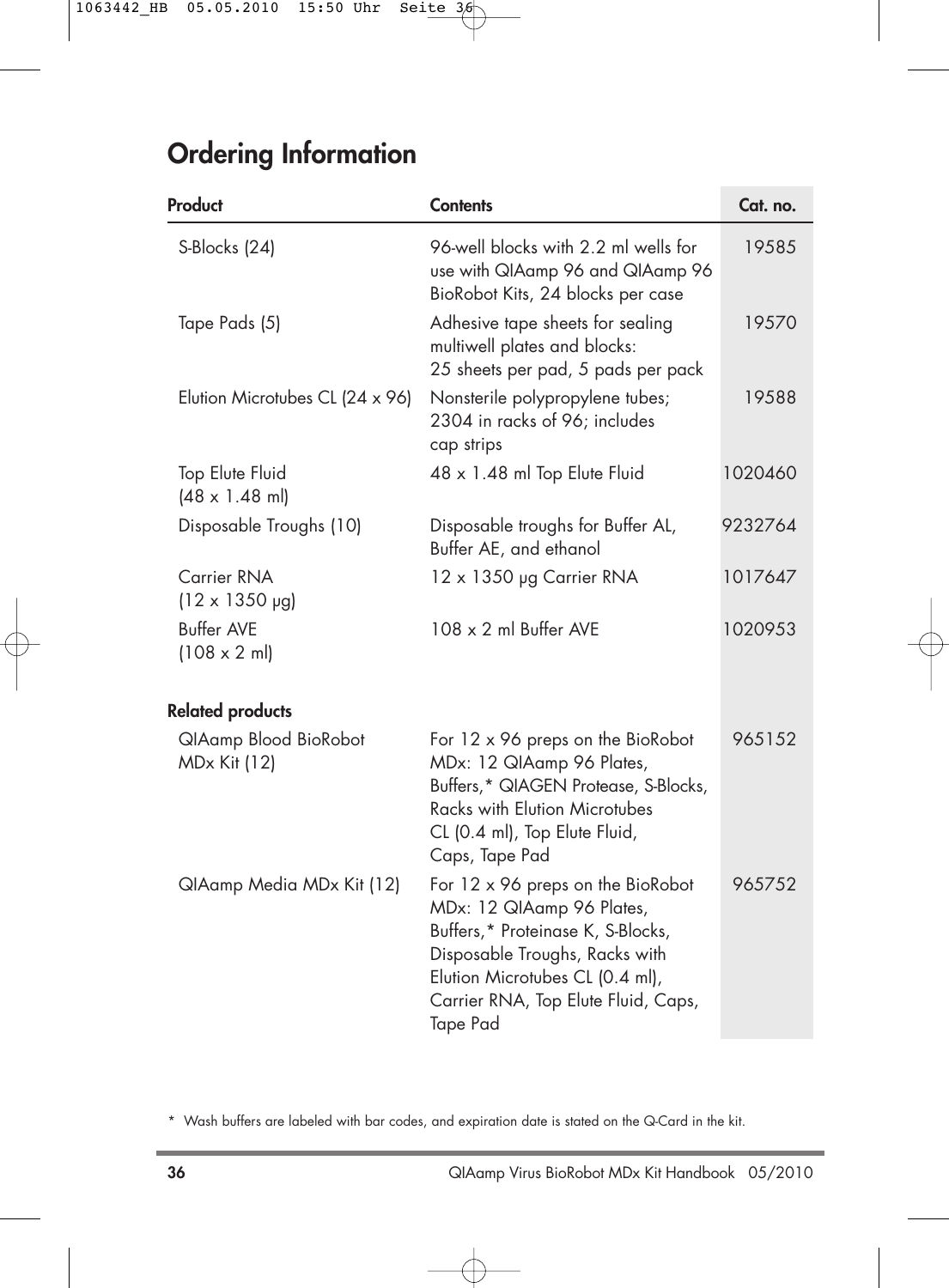## **Ordering Information**

| Product                                       | <b>Contents</b>                                                                                                                                                                                                                                                                                                    | Cat. no. |
|-----------------------------------------------|--------------------------------------------------------------------------------------------------------------------------------------------------------------------------------------------------------------------------------------------------------------------------------------------------------------------|----------|
| PAXgene <sup>™</sup> Blood RNA MDx<br>Kit (4) | For $4 \times 96$ RNA preps on the<br>BioRobot MDx: 4 PAXgene 96 RNA<br>Plates, 4 PAXgene 96 Filter Plates,<br>Buffers,* Proteinase K, RNase-Free<br>DNase Set, Plasticware, Collection<br>Vessels. To be used with PAXgene<br><b>Blood RNA Tubes</b>                                                              | 762431   |
| QIAamp One-For-All<br>Nucleic Acid Kit (12)   | For 12 x 96 preps on the BioRobot<br>MDx or the BioRobot Universal System:<br>12 QIAamp 96 Plates, RNase-Free<br>Buffers (wash buffers are labeled with<br>bar codes, and expiration date is<br>stated on the Q-Card in the kit),<br><b>QIAGEN Protease, Elution Microtubes</b><br>CL, Caps, S-Blocks, Carrier RNA | 965672   |
| QIAamp 96 DNA Swab<br>BioRobot Kit (12)       | For $12 \times 96$ DNA preps on the<br><b>BioRobot Universal System:</b><br>12 QIAamp 96 Plates, Buffers,<br><b>QIAGEN Proteinase K, AirPore</b><br>Tape Sheets, Tape Pad, S-Blocks,<br>Racks with Collection Microtubes<br>$(1.2 \text{ ml})$ , Caps                                                              | 965842   |
| <b>BioRobot Universal System</b>              | Robotic workstation, computer-<br>controlled vacuum pump, computer,<br><b>QIAsoft 5 Operating System,</b><br>installation, 1-year warranty on<br>parts and labor <sup>t</sup>                                                                                                                                      | 9001094  |

For up-to-date licensing information and product-specific disclaimers, see the respective QIAGEN kit handbook or user manual. QIAGEN kit handbooks and user manuals are available at www.qiagen.com or can be requested from QIAGEN Technical Services or your local distributor.

<sup>\*</sup> Wash buffers are labeled with bar codes, and expiration date is stated on the Q-Card in the kit.

<sup>†</sup> Warranty PLUS 2 (cat. no. 9239573) recommended: 3–year warranty, 1 preventive maintenance visit per year, 48-hour priority response, all labor, travel, and parts.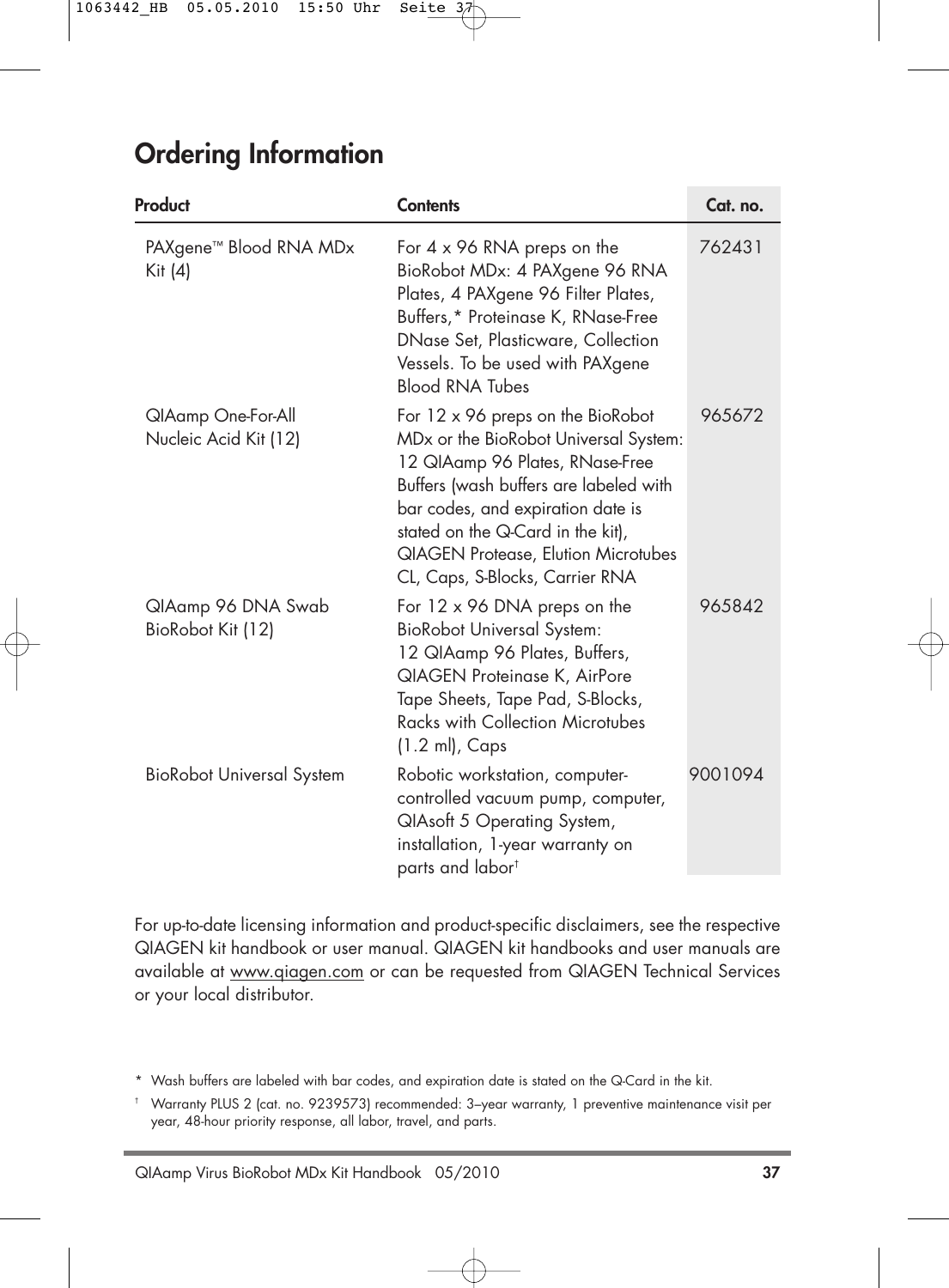**Notes**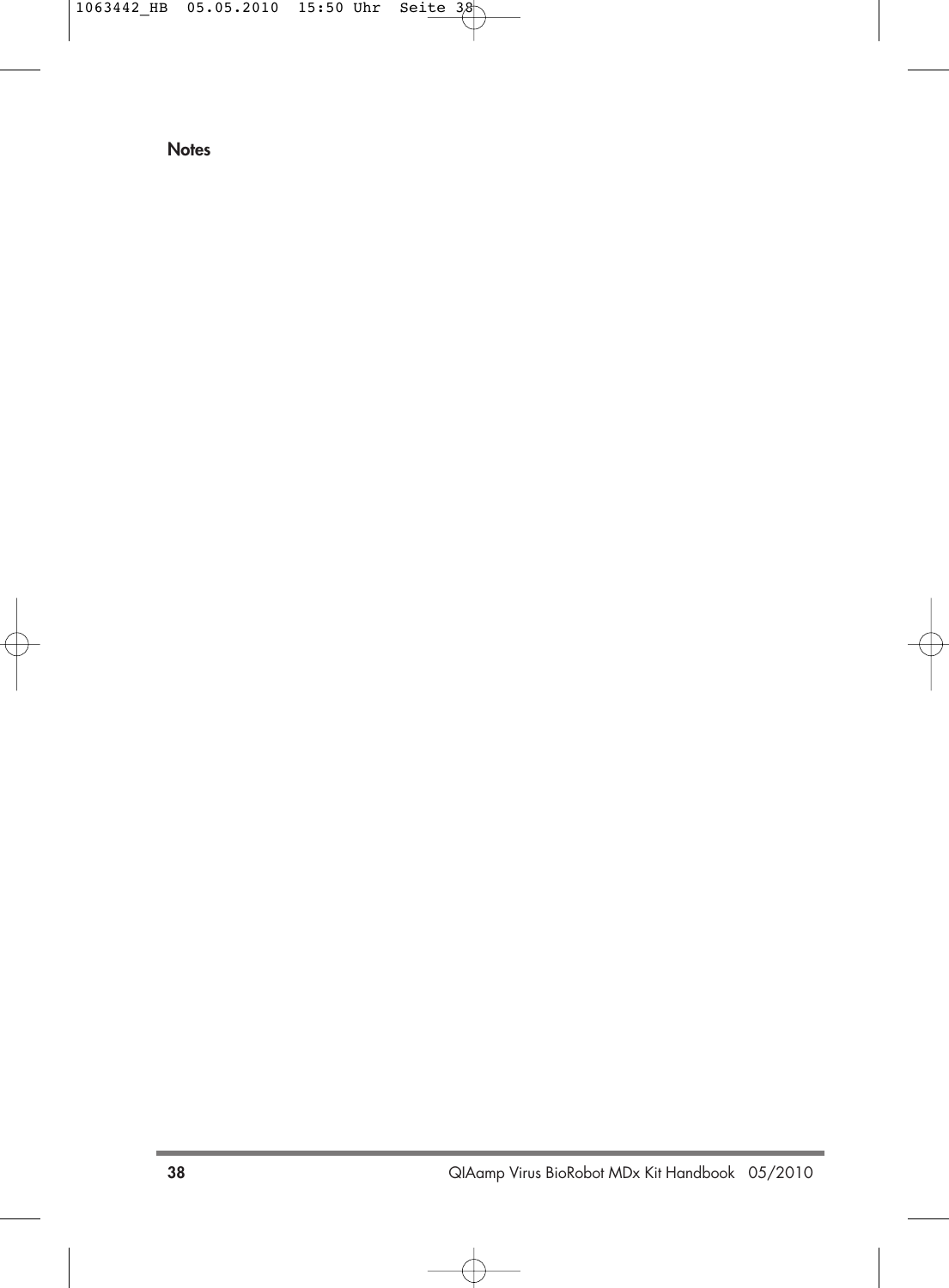**Notes**